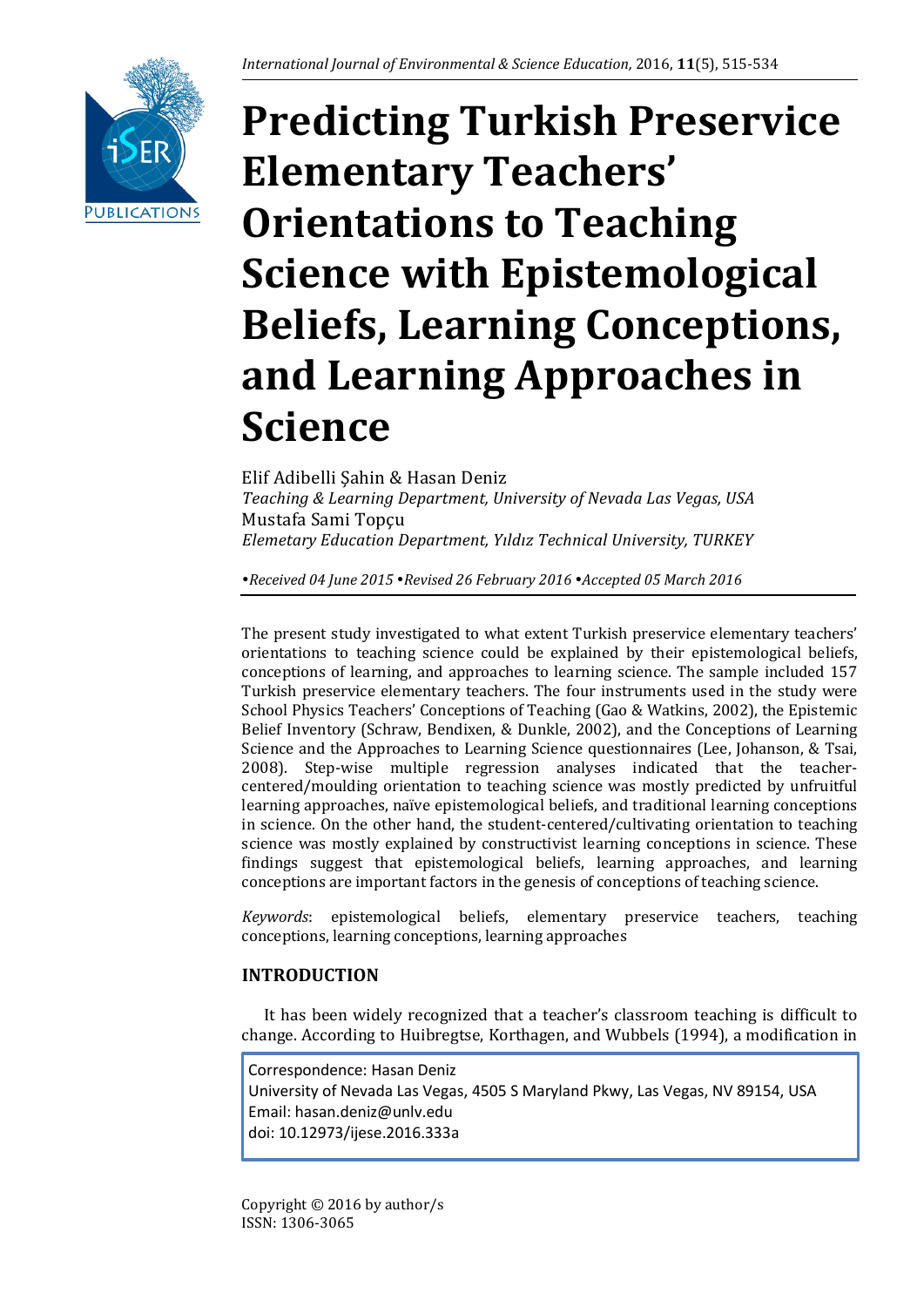teachers' behavior requires insight into teachers' view of what constitutes a good teaching (i.e., in its basic form, their conceptions of teaching). Supportively, a large body of research in education has turned their attention to teachers' conceptions of teaching (Hewson & Hewson, 1987; van Beek, de Jong, Wubbels, & Minnaert, 2014). This growing interest in teaching conceptions might be related to the fact that the conceptions of teaching held by teachers might influence their classroom practices (Chen, Brown, Hattie, & Millward, 2012; Hermans, Tondeur, van Braak, & Valcke, 2008; Koballa, Glynn, Upson, & Coleman, 2005; Lotter, Harwood, & Bonner, 2007) and the way their students conceive and approach learning (Tikva, 2010; Kember & Gow, 1994; López‐Íñiguez & Pozo, 2014).

Although teachers' conceptions of teaching play a crucial role in improving the quality of education (Gao & Watkins, 2002), much of teachers' conceptions of teaching were inconsistent with a constructivist approach to teaching that many reformers advocate (Prawat, 1992). In this respect, researchers (Hewson & Hewson, 1987; Taylor & Booth, 2015) argued that science teacher education programs should aim to develop appropriate conceptions of teaching, for example, student-centered conceptions. Therefore, this study aimed to investigate teaching conceptions of preservice teachers and uncover some factors that may contribute to the genesis of these conceptions.

Before we proceed, we must clarify what we mean by the terms 'conceptions of teaching' and 'orientations to teaching' and we must situate these terms within a broader context. We conceptualized teaching orientations and teaching conceptions based on the framework of Gao and Watkins (2002). Accordingly, we used teaching orientation when we talked about the term in the broadest sense and we used teaching conceptions when we wanted to refer to the different dimensions that constitute teaching orientations (Gao & Watkins, 2002). Gao and Watkins (2002) formulated teaching conceptions in a multiple level model with two higher-order teaching orientations and five lower level teaching conceptions. In Gao and Watkins' (2002) model, teacher-centered/content-based teaching orientation is labelled as 'mouding orientation' and it includes 'knowledge delivery' and 'exam preparation' teaching conceptions. Student-centered teaching orientation is labelled as 'cultivating orientation' and it includes 'ability development', 'attitude promotion', and 'conduct guidance' teaching conceptions.

Teaching orientations are seen as an important component of Pedagogical Content Knowledge and they are often used synonymously with beliefs and conceptions (Friedrichsen, van Driel, & Abell, 2011). It is clear that there is no clear distinction between teaching conceptions and teaching orientations in the literature. Magnusson et al. (1999) conceptualized Pedagogical Content Knowledge (PCK) as a compilation of five components: orientations to teaching science, knowledge of students' understanding of science, knowledge of curriculum, knowledge of instructional strategies, and knowledge of assessment of scientific literacy. In Magnusson et al. (1999) conceptualization of PCK, orientations to teaching science component influences teaching most compared to other components (Kind, 2016). Magnusson et al. (1999) reported nine possible science teaching orientations: academic rigor, didactic, guided inquiry, inquiry, conceptual change, project-based, discovery, activity-driven, and process. A close reading of definitions of these nine teaching orientations can help one to classify these nine orientations into two major categories: teacher-centered (academic rigor and didactic) and student-centered (guided-inquiry, inquiry, conceptual change, project-based, discovery, process and activity-driven). In this paper, we differentiated between teaching orientations and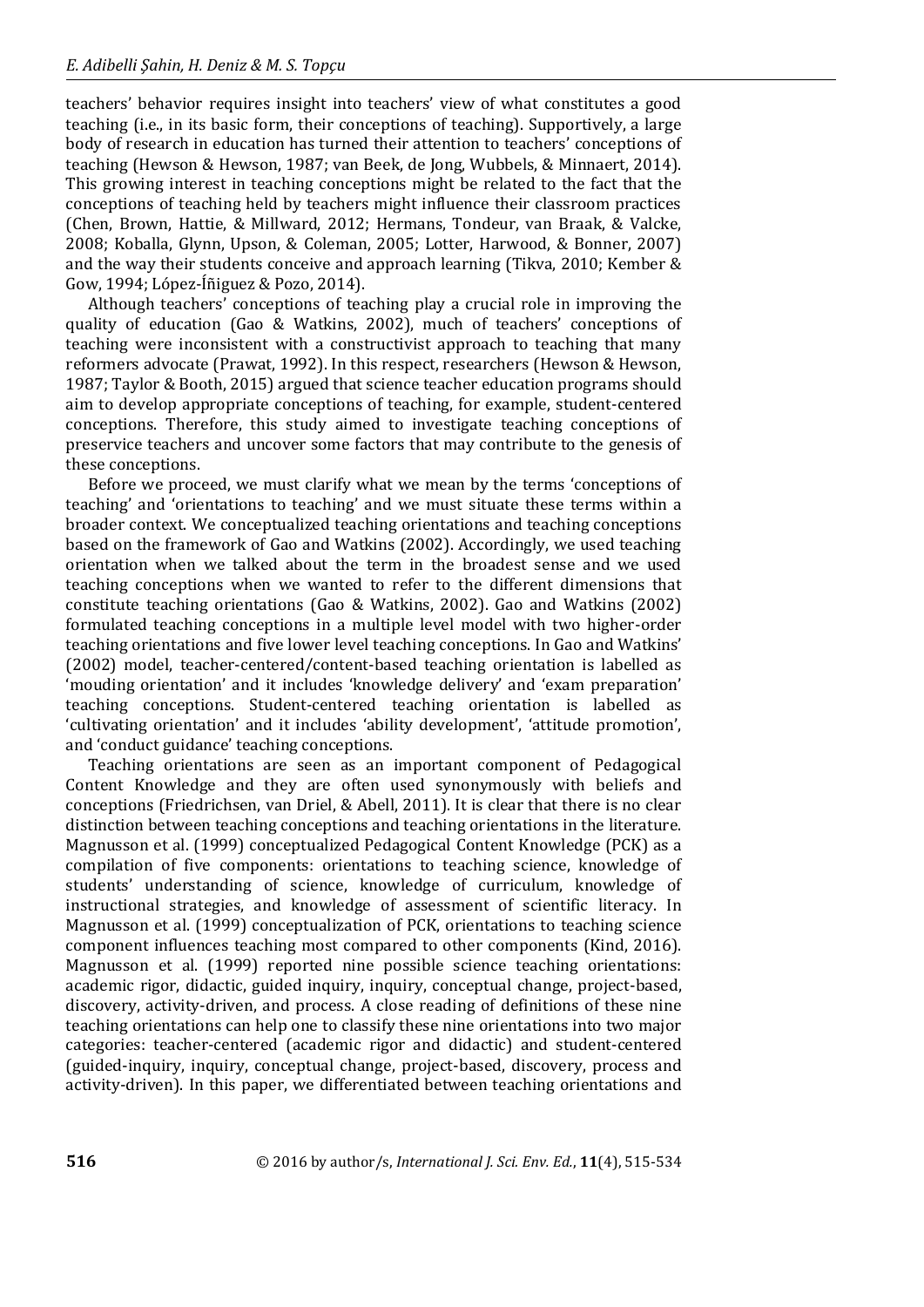teaching conceptions. Similar to Gao and Watkins (2002), we used five lower level teaching conceptions to form two higher-order teaching orientations.

A great number of researchers have explored teachers' conceptions of teaching for more than three decades. These researchers followed two main research lines in their investigations. The first line of research was descriptive in nature and dates backs to the study of Fox (1983). For instance, Koballa, Graber, Coleman, and Kemp (2000) conducted a phenomenographic study to explore German pre-servive chemistry teachers' conceptions of teaching. They found that the preservice teachers held three different teaching conceptions: transferring knowledge, problem posing, and interacting with students. In another study, Tsai (2002) has found three different teaching conceptions held by Taiwanese science teachers: traditional, process, and constructivist. Based on his review of empirical studies that attempted to describe teaching conceptions, Kember (1997) proposed a multiple-level categorization model of teaching conceptions, in which there were two broad higher level orientations labelled teacher-centered/ content-orientated and studentcentered/ learning-orientated teaching conceptions. In other studies with samples of Turkish preservice or inservice teachers, researchers (e.g., Sahin & Yilmaz, 2011; Al-Amoush, Usak, Erdogan, Markic, & Eilks, 2013) have also labelled conceptions of teaching as traditional vs. constructivist. Therefore, similar to Gao and Watkins (2002), we also believe that it is possible to conceptualize conceptions of teaching as teacher-centered/ content-orientated (also known as *moulding orientation*) vs. student-centered/ learning-orientated (also known as *cultivating orientation*).

In the second line of research, researchers have investigated how teachers' conceptions of teaching were related to their conceptions of learning (Antoniadou & Skoumios, 2013; Boulton-Lewis, Smith, McCrindle, Burnett, & Campbell, 2001; Huibregtse et al., 1994; Koballa et al., 2000; Prosser, Trigwell, & Taylor, 1994), their epistemological beliefs (Aypay, 2010, 2011; Bahcivan, 2014; Chan, 2004; Chan & Elliott, 2004; Cheng, Chan, Tang, & Cheng, 2009; Otting, Zwaal, Tempelaar, & Gijselaers, 2010), and their approaches to learning (Enwistle, McCune, & Hounsell, 2002; Enwistle & Tait, 1990; Huibregtse et al., 1994, Richardson, 2005; Stofflett & Stoddart, 1994). The present study aims to further this line of research by simultaneously examining the relations between teaching conceptions and the other three constructs, namely conceptions of learning, epistemological beliefs, and approaches to learning. In particular, this study investigated to what extent learning conceptions, epistemological beliefs, and learning approaches in science explain the variance in conceptions of teaching science.

## **LITERATURE REVIEW**

The literature review includes three sections. Each section reviews the relevant literature about the relationship between conceptions of teaching and three different constructs: conceptions of learning, epistemological beliefs, and approaches to learning, respectively.

## **Conceptions of learning and conceptions of teaching**

In its basic form, a conception of learning can be considered as one's view of what constitutes a good learning (Lee, Johanson, & Tsai, 2008). Previous research has generally accepted the existence of hierarchical trends of learning conception from the lower level of reproductive view of learning (i.e., learning as acquisition and accumulation of content) to the upper level of constructivist view of learning (i.e., learning as re-organizations of existing knowledge structures) (Tsai, 2004).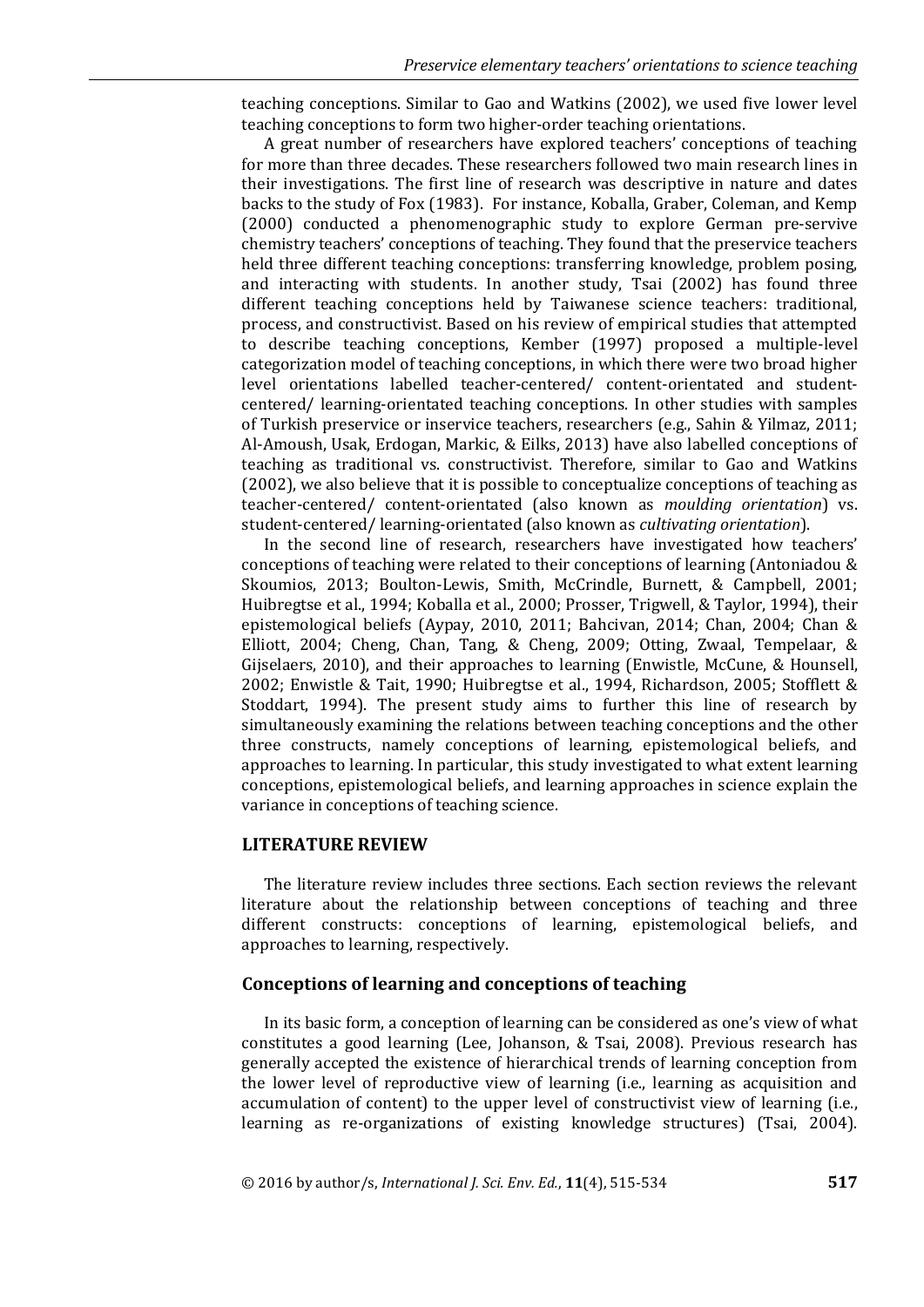Consistent with Tsai (2004), this study also viewed conceptions of learning science as reproductive and constructivist learning conceptions.

A number of studies explored the relationships between conceptions of teaching and conceptions of learning (Antoniadou & Skoumios, 2013; Boulton-Lewis et al., 2001; Huibregtse et al., 1994; Koballa et al., 2000; Prosser et al., 1994). These studies yielded inconsistent results. While some researchers found that teachers' conceptions of teaching and conceptions of learning were aligned others found that teachers' conceptions of teaching and conceptions of learning might not be aligned. For example, Prosser, Trigwell, and Taylor (1994) found that teachers' conceptions of teaching and their conceptions of learning were aligned. They reported that teachers who discussed learning in terms of accumulating more information, perceived teaching as transmitting concepts of the discipline. Unlike Prosser et al. (1994), Huibregtse et al. (1994) found that teachers' conceptions of teaching and learning were incongruent with each other. They reported that several teachers seemed to support the idea that efficient learning was realized when teachers transmit knowledge even if they valued student-centered teaching. Some other researchers (Antoniadou & Skoumios, 2013; Boulton-Lewis et al., 2001; Koballa et al., 2000) obtained mixed results in terms of the relationship between teachers' conceptions of teaching and learning. For instance, Koballa et al. (2000) reported teachers' conceptions of chemistry teaching and learning are mostly congruent, but two teachers have incongruent chemistry teaching and learning conceptions because they viewed learning chemistry as the gaining knowledge from credible sources while viewing teaching of chemistry in terms of teacher's interactions with students. The research cited in this paragraph are based on the data from in-service teachers. In this paper, we are studying the relationship between preservice teachers' conceptions of teaching and conceptions of learning. We are not able to locate studies exploring the relationship between preservice teachers' conceptions of teaching and conceptions of learning. Therefore, this study can help us understand the nature of relationship between preservice teachers' conceptions of teaching and conceptions of learning.

# **Personal epistemological beliefs and conceptions of teaching**

Personal epistemological beliefs refer to one's beliefs regarding the nature of knowledge and learning (Schommer, 1990). Previous studies reported that epistemological beliefs were related to the conceptions of teaching (Aypay, 2010, 2011; Bahcivan, 2014; Chan, 2004; Chan & Elliott, 2004; Cheng et al., 2009; Otting et al., 2010). More specifically, Aypay (2010, 2011) found significant relations among the dimensions of epistemological beliefs and the conceptions of teaching and learning. As preservice teachers questioned the authority or the expert knowledge (sophisticated or well-developed belief in the omniscient authority dimension), believed in the importance of effort in learning (sophisticated belief in the quick learning dimension), and believed in the uncertainty inherent to knowledge (sophisticated belief in the certain knowledge dimension); they adopted more the constructivist conception of teaching and learning (Aypay, 2010, 2011). On the other hand, as preservice teachers believed in certain and absolute knowledge (naïve or less-developed belief in the certain knowledge dimension), innate and fixed ability to learn (naive belief in the innate ability dimension), and interestingly, the importance of effort in learning (sophisticated belief in the quick learning dimension); they were more likely to hold the traditional conception of teaching and learning (Aypay, 2010, 2011).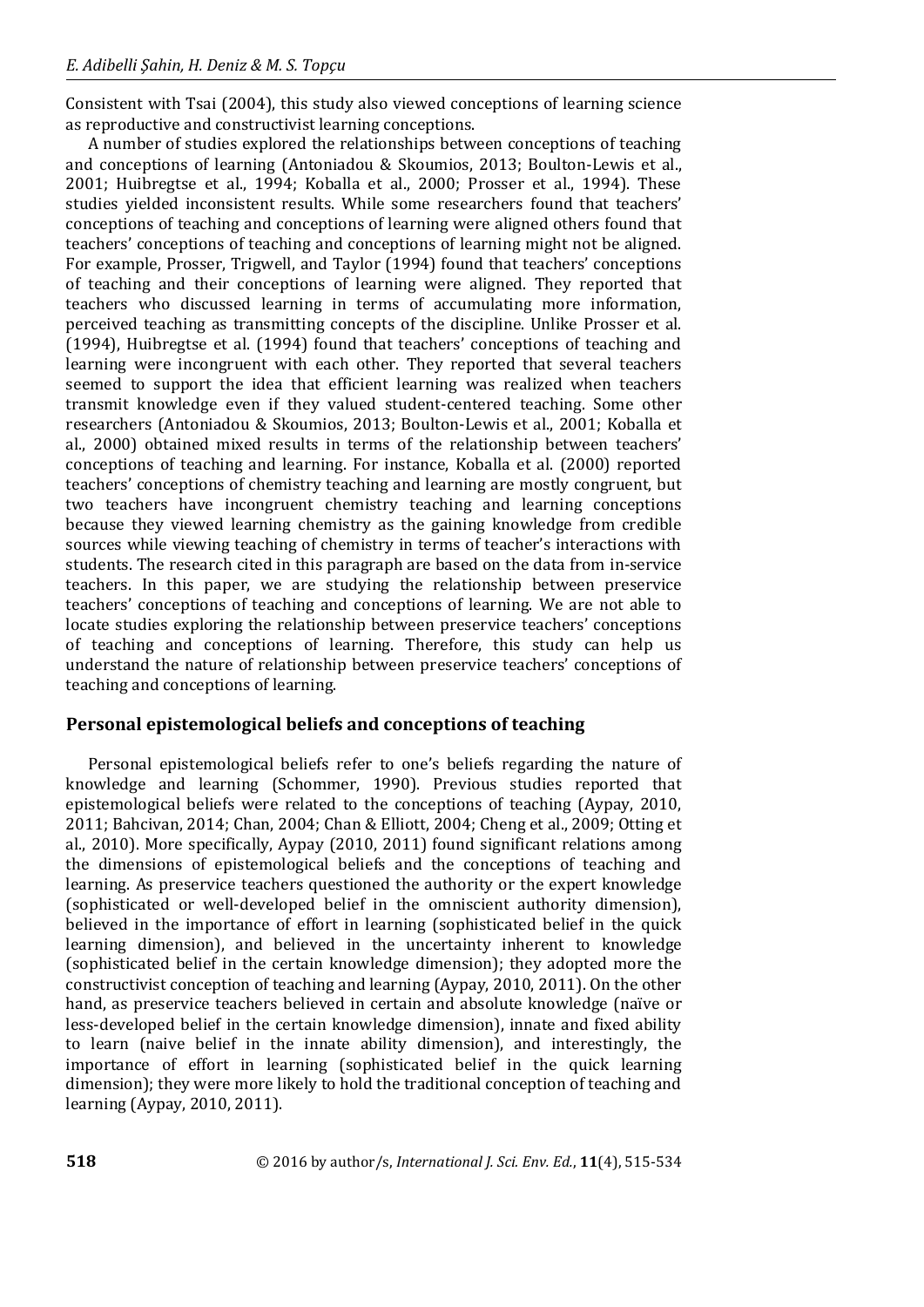Chan (2004) and Chan and Elliott (2004) found significant positive relationships between the traditional conception of teaching-learning and three epistemological belief dimensions: innate/fixed ability, authority/expert knowledge, and certainty of knowledge. In other words, teacher education students who agreed with the traditional conception of teaching-learning also agreed that learning capacity is innate or fixed, knowledge is derived from authority or experts and that knowledge is permanent and unchanged. On the other hand, the constructivist conception of teaching-learning was found to be negatively related to the epistemological belief dimension on learning effort/process. In other words, the Hong Kong teacher education students who hold constructivist conceptions are less likely to believe that knowledge is created through hard work and effort spent in drilling (Chan, 2004; Chan & Elliott, 2004).

The aforementioned research studies found significant relationships between four dimensions of epistemological beliefs and conceptions of teaching. These four epistemological beliefs dimensions included omniscient authority (OA), certain knowledge (CK), innate ability (IA), and quick learning (QL). Consistent with these previous studies (Aypay, 2010, 2011; Chan, 2004; Chan & Elliott, 2004; Cheng et al., 2009; Otting et al., 2010), the present study also examined how these four dimensions of epistemological beliefs were related to conception of teaching. All of the studies that are cited in this section conflated conceptions of teaching and conceptions of learning. In this study, we measured these seemingly related constructs separately.

## **Learning approaches and conceptions of teaching**

Learning approaches can be conceived as the ways in which students themselves learn the subject matter (Lee et al., 2008). The previous research on learning approaches has generally expressed two major ways of experiencing learning situations: (a) *deep approaches* including deep motive on learning science (i.e., intrinsic interest) and deep strategy to learn science (i.e., maximize learning), and (b) *surface approaches* including surface motive on learning science (i.e., fear of failure) and surface strategy to learn science (i.e., rote learn) (Lee et al., 2008). Therefore, this study defined learning approaches consisting of two dimensions, deep and surface approaches to learning science.

A number of empirical studies (Enwistle et al., 2002; Enwistle & Tait, 1990; Huibregtse et al., 1994, Richardson, 2005; Stofflett & Stoddart, 1994) showed that conceptions of teaching might be influenced by approaches to learning. For instance, Enwistle and Tait (1990) found that students who adopt deep approaches to learning generally preferred the methods of teaching and assessing which was thought to promote understanding, while those with a surface approach generally preferred an environment which was likely to facilitate rote learning. Similary, Stofflett and Stoddart (1994) indicated that as preservice teachers themselves experienced learning in an active way, they are more likely plan lessons that foster students' active knowledge construction. Richardson (2005) also found strong correlations between students' approaches to studying that they adopt and their perceptions of the academic environment including but not limited to perceptions of good teaching, the provision of good feedback on student work, openness to students, and work load.

Previous studies established a close relationship between teaching conceptions and approaches to learning, teaching conceptions and learning conceptions, and teaching conceptions and epistemological beliefs, separately. Unfortunately, we were not able to locate studies that bring all of these variables in a particular study and evaluate such relations in the science-learning domain. Therefore, this study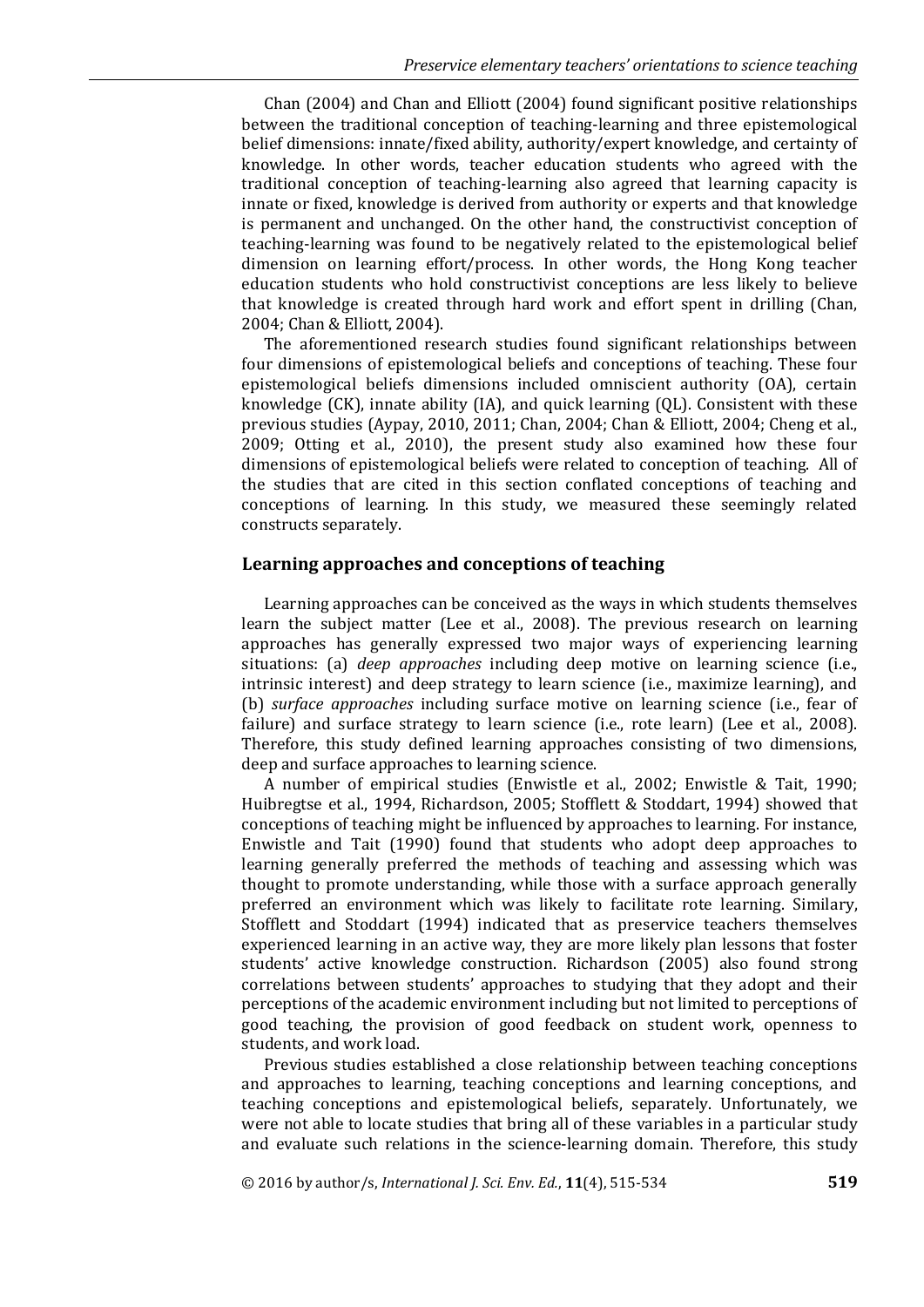investigated the following research question: What is the relative contribution of dimensions of epistemological beliefs, learning approaches, and learning conceptions in science to explaining conceptions of teaching science?

## **METHOD**

## **Sample**

The sample of this study was comprised of 157 (110 female and 47 male) preservice elementary teachers at a public university in Turkey. Of these participants, 72 of them were enrolled in the elementary science education program, 77 of them were enrolled in the general elementary education program, and 8 of them did not report their program. The age of participants ranged from 18 to 24 years with a mean age of 21 years. The educational levels included 64 freshmen (41%), 30 sophomore (19%), 31 juniors (20%), and 27 seniors (17%). Five participants (3%) did not report their educational level.

The preservice teachers in the general elementary education program are prepared to teach Turkish, math, social studies, and science in grades 1-4. The preservice teachers in the elementary science education program are prepared to teach only science in grades 5-8. In this study, we wanted to cover full spectrum of elementary grades. Therefore, we purposefully included preservice teachers from both the general elementary education and the elementary science education programs who will teach science at the elementary grades. Preservice teachers in the general elementary education start their classroom practicum course in their sixth semester and preservice teachers in the elementary science education program start their classroom practicum course in their seventh semester at this particular university. Preservice teachers in both programs have their student teaching experience in their last two semesters. Participants were also chosen based on convenience because of the proximity of the University to the third author.

## **Instruments**

We used four instruments in this study: School Physics Teachers' Conceptions of Teaching (SPTCT) questionnaire (Gao & Watkins, 2002), Conceptions of Learning Science (COLS) questionnaire (Lee et al., 2008), Approaches to Learning Science (ALS) questionnaire (Lee et al., 2008), and Epistemic Belief Inventory (EBI) (Schraw, Bendixen, & Dunkle, 2002).

We used three main criteria in selecting the instruments used in the study: (a) the instrument must be validated previously, (b) the instrument should be appropriate to use in the domain of science, and (c) the instrument should be applicable in a non-Western country. Some researchers argued that the influence of culture and subject area on the constructs under investigation should not be overlooked (e.g., Gao & Watkins, 2002; Lee et al., 2008; Tsai, 2004).

## **School physics teachers' conceptions of teaching (SPTCT) questionnaire**

The 37-item SPTCT questionnaire developed by Gao and Watkins (2002) was translated into Turkish to measure the participating preservice teachers' conceptions of teaching. The original SPTCT was developed to measure Chinese science teachers' conceptions of teaching at Kember's (1997) multiple levels. Preservice teachers responded to the items on a 5-point Likert type scale, with gaining high score in a certain category showed stronger agreement in the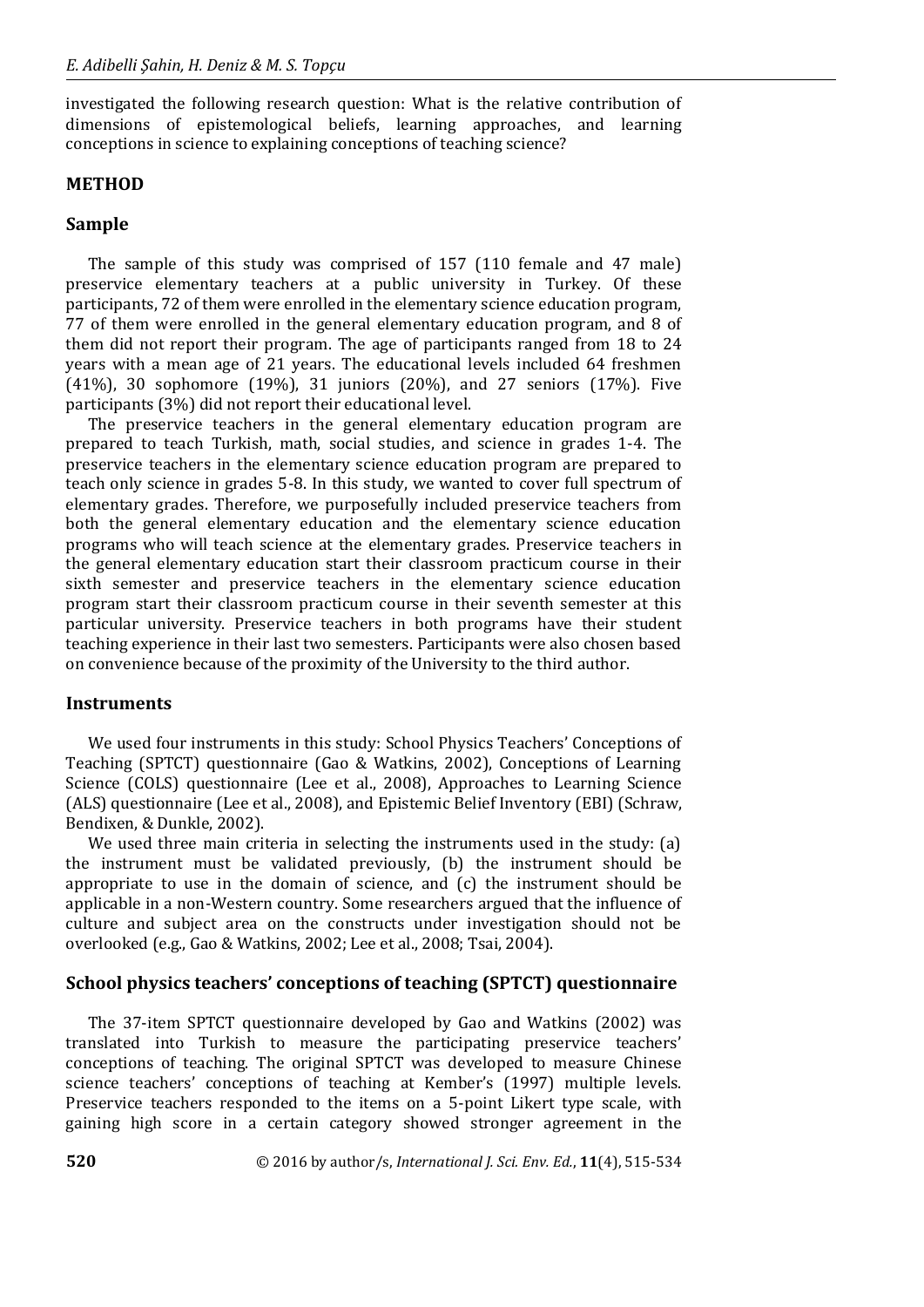corresponding category. In this questionnaire, Gao and Watkins (2002) identified five conceptions of teaching and two higher order orientations to teaching. The keywords and phrases describe the nature of teaching in the lower- and higher scales in the SPTCT are presented below with their representative items.

● *Knowledge Delivery* (KD): Teaching as delivering knowledge and skills (e.g., student learning means accepting knowledge from teachers).

*Exam Preparation* (EP): Teaching as preparing for examinations and drilling students (e.g., you should spend most of your class time in drilling students with exam-type items).

● *Ability Development* (AD): Teaching as facilitating student learning (e.g., the role of a physics teacher is very similar to a tourist guide who leads students in the way of learning).

● *Attitude Promotion* (AP): Teaching as promoting and fostering good learning attitudes such as being active and independent in learning (e.g., I never miss any chance to encourage my students to learn actively).

● *Conduct Guidance* (CG): Teaching as facilitating and guiding good conduct (e.g., I never miss any chance to demonstrate how to be a nice person).

● *Moulding Orientation* (MO): The combination of KD and EP conceptions, which reflect teacher-centered/ content-orientated teaching (i.e., moulding students quantitatively and according to external demands).

● *Cultivating Orientation* (CU): The combination of AD, AP, and CG conceptions, which address student-centered/ learning-orientated teaching (i.e., cultivating students qualitatively).

In this study, we found that two higher order orientations to teaching had a good reliability, with a Cronbach's alpha of .73 for the *moulding orientation* and .85 for the *cultivating orientation* to teaching science.

## **Conceptions of learning science (COLS) questionnaire**

To measure Turkish preservice elementary teachers' conceptions of learning science, we translated the instrument COLS developed by Lee et al. (2008) into Turkish. The original COLS questionnaire was developed based on the theoretical framework of Tsai (2004) to measure high school students' conceptions of learning science in Taiwan. The students rated their degree of agreement on a 5-point Likert type scale, anchored at  $1 =$  strongly disagree,  $2 =$  disagree,  $3 =$  no opinion,  $4 =$  agree, and 5 = strongly agree. Accordingly, students gaining higher scores in a certain category showed stronger agreement with the statements in the category regarding learning science. In their study, Lee et al. (2008) identified six factors in the COLS questionnaire. The descriptions of these six factors with their representative items are presented below.

*Memorizing* (M): Learning science means memorizing definitions, laws, formulae, and special terms (e.g., learning science means memorizing the important concepts found in a science textbook).

● *Testing* (T): Learning science means being successful in science tests or examinations (e.g., learning science means getting high scores on examinations).

● *Calculate and Practice* (CP): Learning science means doing a series of calculations or practicing tutorial problems (e.g., learning science means knowing how to use the correct formulae when solving problems).

*Increase of Knowledge* (IK): Learning science means the acquisition and accumulation of scientific knowledge (e.g., learning science helps me acquire more facts about nature).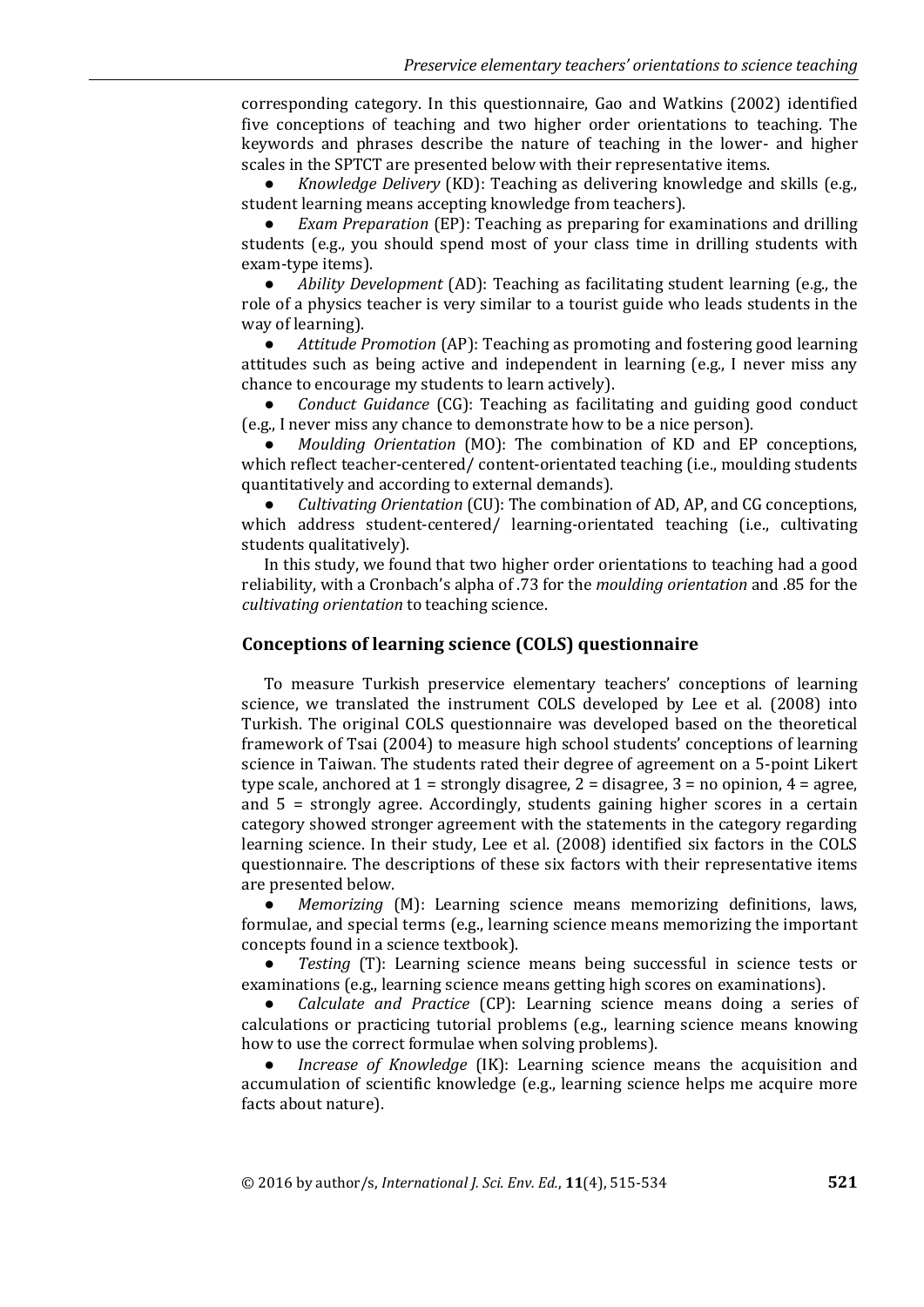● *Applying* (A): Learning science means the application of acquired scientific knowledge (e.g., learning science means learning how to apply knowledge and skills I already know to unknown problems).

● *Understanding and Seeing in a new way* (US): Learning science means constructing integrated and theoretically consistent knowledge structures in science and acquiring scientific knowledge for getting a new perspective to interpret natural phenomena (e.g., learning science means understanding the connection between scientific concepts; learning science means finding a better way to view natural phenomena or topics related to nature) (Lee et al., 2008).

In this study, we found that the reliability (Cronbach's alpha) coefficients for the above six factors were 0.74, 0.85, 0.71, 0.70, 0.70, 0.84, respectively; and the overall alpha was 0.89, suggesting that these factors had a good reliability in assessing the preservice teachers' conceptions of learning science.

## **Approaches to learning science (ALS) questionnaire**

To measure the preservice teachers' approaches to learning science, the ALS questionnaire developed by Lee et al. (2008) was translated into Turkish by the researchers. Lee et al. (2008) developed the original 24-item ALS questionnaire by revising Kember, Biggs, and Leung's (2004) domain-general Revised Learning Process Questionnaire to encompass science learning in particular. For each item regarding approaches to learning science, students rated their degree of agreement on a 5-point Likert type scale, ranging from "always" (assigned a score of 5) to "never" (assigned a score of 1). The exploratory and confirmatory factor analyses showed four second-order factors in the ALS questionnaire: deep motive (DM), deep strategy (DS), surface motive (SM), and surface strategy (SS). The descriptions of these four factors with their representative items are presented below.

● *Deep Motive* (DM): Student holds deep motives (e.g., intrinsic interest, commitment to work) on learning science (e.g., I work hard at studying science because I find the material interesting).

*Deep Strategy* (DS): Student uses deep strategies (e.g., relating ideas, understanding) to learn science (e.g., I try to find the relationship between the contents of what I have learned in science subjects).

● *Surface Motive* (SM): Student holds surface motives (e.g., aim for qualification, fear of failure) on learning science (e.g., I want to get a good achievement in science subject so that I can get a better job in the future).

● *Surface Strategy* (SS): Students uses surface strategies (e.g., minimizing the scope of study, memorization) to learn science (e.g., I see no point in learning science materials that are not likely to be on the examinations) (Lee et al., 2008).

In this study, we found that the reliability (Cronbach's alpha) coefficients for the above four factors were 0.82, 0.80, 0.61, 0.73, respectively. Note that the reliability coefficient of the surface motive factor was lower than 0.70, but the overall alpha was 0.85, suggesting that these factors had a good reliability in assessing the preservice teachers' approaches to learning science.

# **Epistemic belief inventory (EBI)**

Turkish version of the EBI (Cam, Topcu, Sulun, Guven, & Arabacioglu, 2012) was used in this study to assess preservice elementary teachers' epistemological beliefs. The original 28-item EBI (Schraw et al., 2002) measured the five epistemological beliefs dimensions first hypothesized by Schommer (1990): Omniscient Authority, Certain Knowledge, Simple Knowledge, Innate Ability, and Quick Learning. Cam et al. (2012) adapted the 28-item EBI (Schraw et al., 2002) in Turkish context by reducing the number of dimensions and items. The adapted 15-item Turkish EBI taps four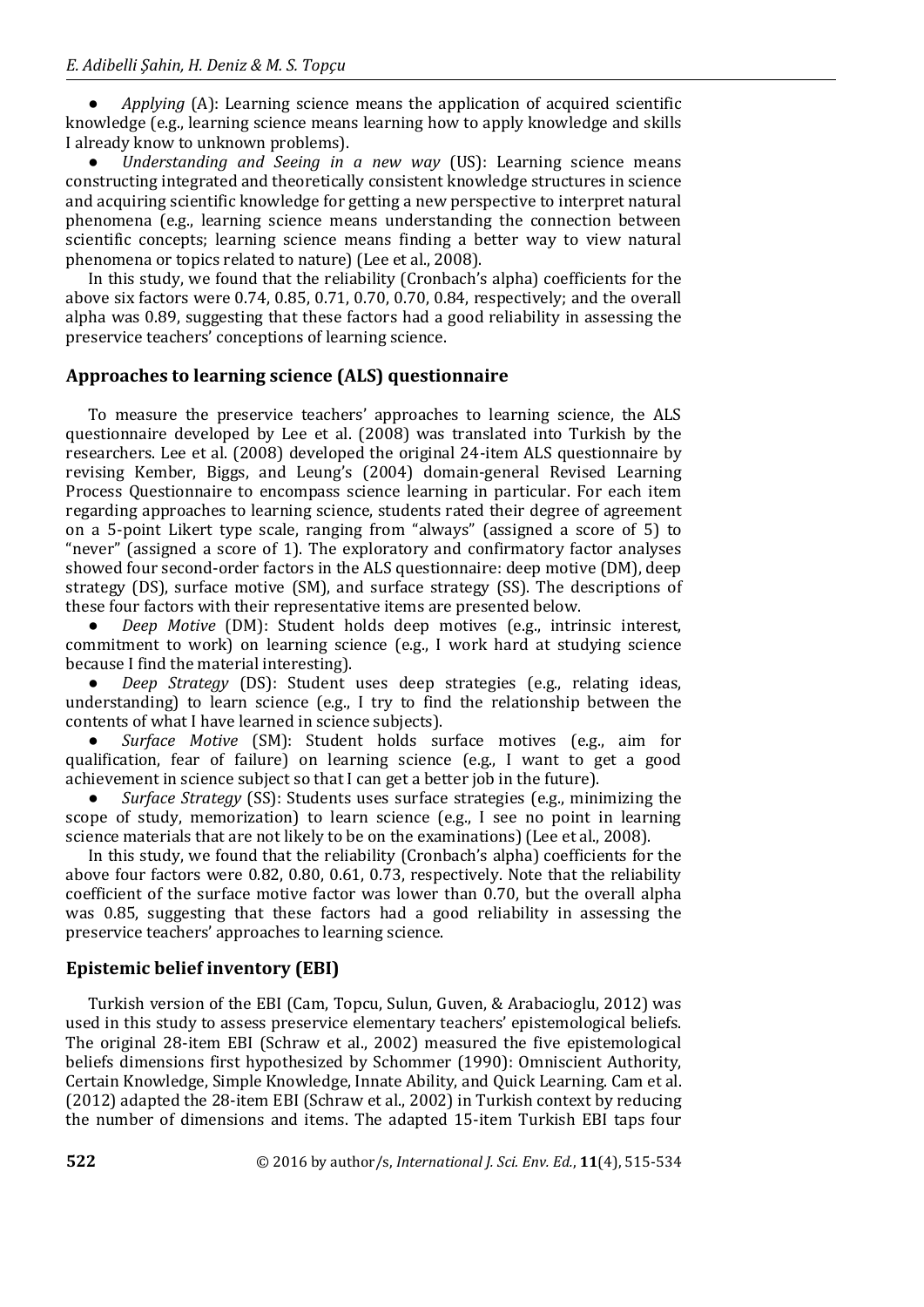dimensions in the original EBI developed by Schraw et al. (2002). The descriptions of these four epistemological beliefs dimensions with their representative items are presented below from a naïve perspective.

*Omniscient Authority* (OA): The knowledge is derived from authority (e.g., when someone in authority tells me what to do, I usually do it).

● *Certain Knowledge* (CK): The knowledge is certain (e.g., what is true today will be true tomorrow).

*Innate Ability* (IA): The ability to learn is fixed at birth (e.g., some people just have a knack for learning and others don't).

*Quick Learning* (QL): The acquisition of knowledge is quick or not at all (e.g., if you don't learn something quickly, you won't ever learn it).

The participants responded to each item on a 5-point Likert type scale, ranging from "strongly disagree"  $(=1)$  to "strongly agree"  $(=5)$ . Accordingly, participants gaining a high score in a certain epistemological beliefs dimension hold a naïve epistemological belief in the corresponding dimension.

In this study, Cronbach's alpha reliability estimates for the OA, CK, IA, and QL epistemological belief dimensions were .39, .48, .67, and .57, respectively. Although these reliability estimates were less than optimal, they were typical of reliability estimates reported in psychometric studies of epistemological beliefs (Bath & Smith, 2009; Cam et al., 2012; Schommer, 1990; Schraw et al., 2002; Topcu, 2011; Yilmaz-Tuzun & Topcu, 2008).

## **DATA COLLECTION**

Data collection was carried out at a public university in Turkey. After explaining the aim of the study briefly, the third author distributed the study questionnaires to the participants in their designated classrooms. The questionnaire were administered during class time and lasted about one and a half hour. After preservice teachers answered some demographic questions such as their program, age, and gender, they completed conceptions of teaching science (SPTCT), epistemological beliefs (EBI), conceptions of learning science (COLS), and approaches to learning science (ALS) questionnaires, respectively. Participation in this study was voluntary.

#### **Data analysis**

In the first part of data analysis, lower- and higher-order scale means of each questionnaire were calculated for every participant to be used for descriptive statistics and then multiple regressions. In the second part of data analysis, multiple regression analysis was conducted to better understand how the predictor variables (dimensions of epistemological beliefs, conceptions of learning science, and approaches to learning science) (See Table 1) might be associated with each orientation to teaching science (*moulding* and *cultivating*). To determine the best model, we used statistical stepwise regression strategy, in which a regression analysis is initiated with no variable, and each predictor variable is added to the equation one at a time to determine whether the predictor variable significantly contributes to the model (Tabachnick & Fidel, 2001).

#### **RESULTS**

The results of this study are presented in two parts. The first part included the analysis of descriptive statistics for the study variables. The second part presents the analysis of the two stepwise multiple regressions to explain how accurately the orientations to teaching science can be predicted from the dimensions of conceptions of learning science, approaches to learning science, and epistemological beliefs.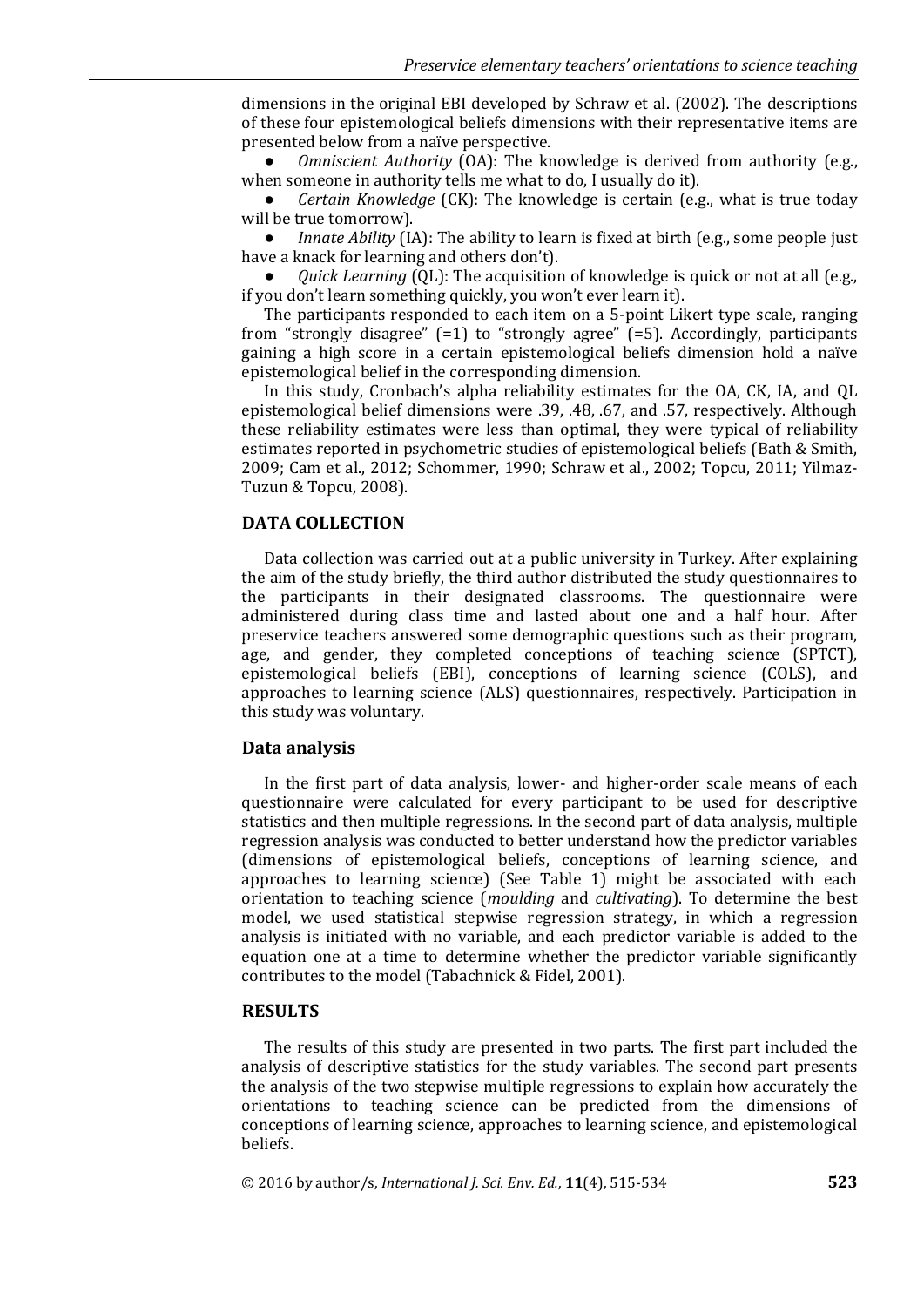## **Table 1.** The study variables

| <b>Teaching Orientations</b> | Learning<br>Conceptions                     | Epistemological<br><b>Beliefs</b> | Learning<br><b>Approaches</b> |
|------------------------------|---------------------------------------------|-----------------------------------|-------------------------------|
| Moulding (MO)                | Memorizing (M)                              | Omniscient Authority (OA)         | Deep Motive (DM)              |
| Cultivating (CU)             | Testing (T)                                 | Certain Knowledge (CK)            | Deep Strategy (DS)            |
|                              | Calculate and Practice (CP)                 | Innate Ability (IA)               | Surface Motive (SM)           |
|                              | Increase of Knowledge (IK)                  | Quick Learning (QL)               | Surface Strategy (SS)         |
|                              | Applying (A)                                |                                   |                               |
|                              | Understanding &<br>Seeing in a new way (US) |                                   |                               |

## **The analysis of the descriptive statistics**

## **Dependent variables**

The *moulding* and *cultivating* orientations to teaching science, which comprised different conceptions of teaching science, were the dependent variables in this study. Therefore, we calculated means, standard deviations, and Cronbach's coefficient alphas for both five conceptions of teaching and two higher order orientations as seen in Table 2. Given that the mean score of each teaching orientation and its comprising conceptions was greater than 3.40, we can conclude that preservice elementary teachers on average responded positively both studentand teacher-centered conceptions of teaching science. However, they showed more support towards student-centered conceptions of teaching science because the mean scores of the three teaching conceptions comprising the *cultivating* teaching orientation (i.e., ability development, attitude promotion, and conduct guidance) were higher than the other two teaching conceptions comprising the *moulding orientation* to teaching science (i.e., knowledge delivery and exam preparation). Supportively, the analysis of the frequency distributions showed that more than 43 percent of the preservice teachers supported the *cultivating orientation* (45.2 %) and its three comprising conceptions (49 % for the AD, 65.4 % for the AP, and 43.2 % for the CG) in contrary to the *moulding orientation* to teaching science, which was supported by only 12.3 % of the preservice teachers.

# **Independent variables**

Learning conceptions, learning approaches, and epistemological beliefs were the independent variables in this study. Means, standard deviations, and Cronbach's coefficient alphas for the scales of these variables are presented in Table 3.

Inspection of the means for the learning conceptions indicated that participants in this study overall supported the constructivist-orientated learning conceptions. Among 141 participants, 66.3% defined learning science as understanding and seeing in a new way, while only 10.6% viewed learning science as memorizing definitions, laws, formulae, and special terms. Examination of the means for the learning approaches revealed that the study participants overall reported that they more often use deep strategies such as relating ideas and understanding than surface strategies such as minimizing the scope of study and memorization to learn science.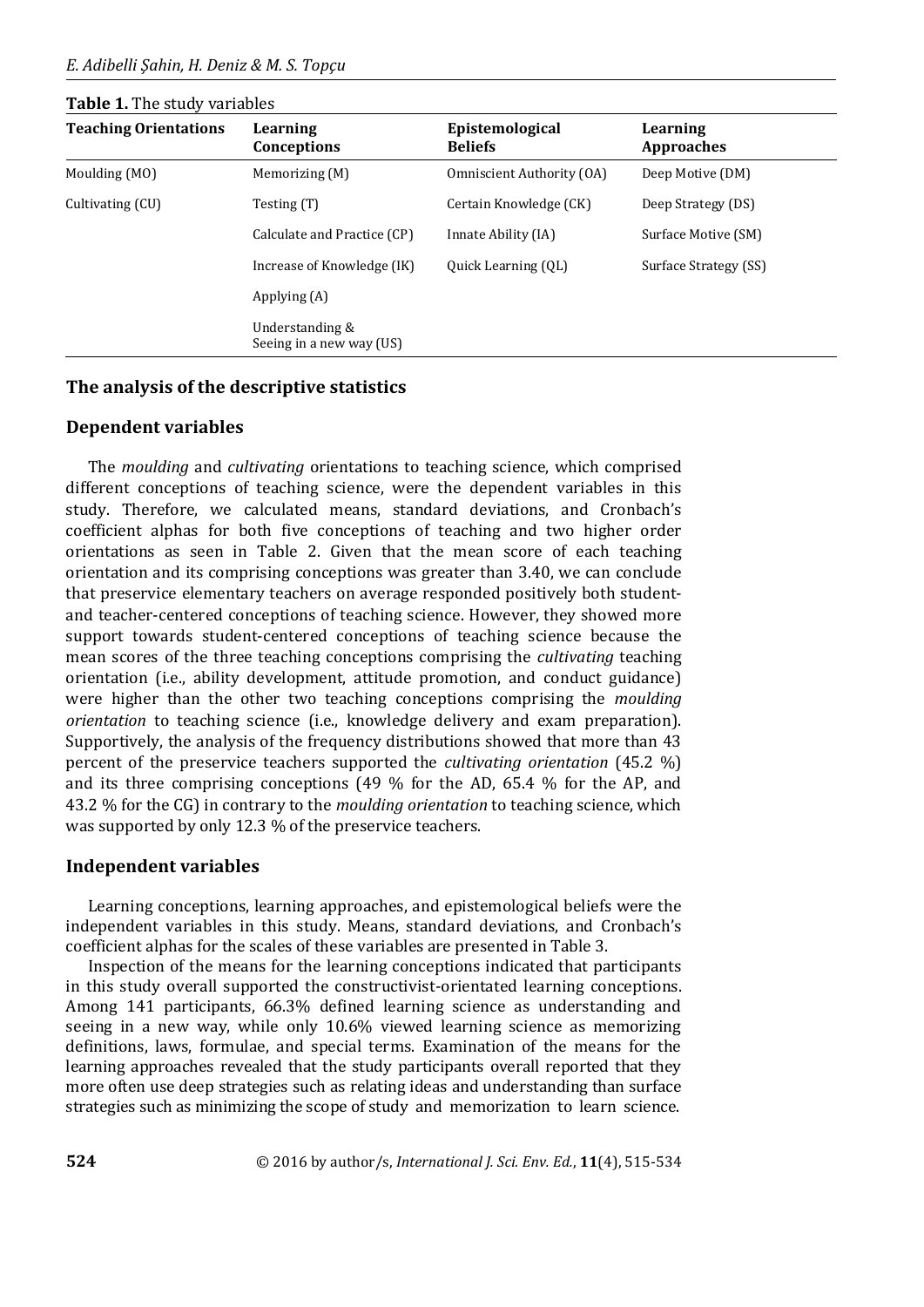| <b>Teaching Orientations and</b> | $\boldsymbol{N}$ | <b>Minimum</b> | <b>Maximum</b> | M    | <b>SD</b> | <b>Alpha</b> |
|----------------------------------|------------------|----------------|----------------|------|-----------|--------------|
| <b>Conceptions</b>               |                  |                |                |      |           |              |
| <b>Moulding Orientation</b>      | 155              | 2.50           | 4.59           | 3.49 | 0.47      | $.73*$       |
| Knowledge Delivery               | 155              | 2.00           | 4.50           | 3.40 | 0.54      | $.49***$     |
| <b>Exam Preparation</b>          | 155              | 2.30           | 4.80           | 3.58 | 0.52      | $.63***$     |
| <b>Cultivating Orientation</b>   | 155              | 2.44           | 4.93           | 3.87 | 0.47      | $.85*$       |
| <b>Ability Development</b>       | 155              | 2.14           | 5.00           | 3.85 | 0.52      | $.62***$     |
| Attitude Promotion               | 153              | 2.57           | 5.00           | 4.05 | 0.60      | $.78**$      |
| Conduct Guidance                 | 155              | 2.20           | 4.80           | 3.71 | 0.52      | $.43***$     |

**Table 2.** The descriptive statistics and Cronbach's Coefficient Alphas for the two teaching orientations and their comprising conceptions

*\** The Cronbach's alpha coefficients for the two higher-order orientations to teaching were acceptable.

\*\* The Cronbach's alpha coefficient for the lower-order orientation to teaching was acceptable.

\*\*\* The Cronbach's alpha coefficients for the lower-order conceptions of teaching were low, but they were not included in the multiple regression models.

> The number of participants who generally used deep strategies to learn science (39.1%) was almost four times greater than those who employed surface learning strategies in science (9.8%). Analysis of the means for the epistemological beliefs showed that participants in this study believed more in omniscient authority. For the epistemological beliefs dimensions of the quick learning, certain knowledge, and innate ability, more than half of the participants showed an overall disagreement (69.4%, 58%, and 50.3%, respectively). On the other hand, for the epistemological belief dimension of the omniscient authority, only 35.7 % of the participants reported their overall disagreement.

#### **The analysis of multiple regressions**

Stepwise multiple regressions were used to predict preservice elementary teachers' teaching orientations from their learning conceptions, learning approaches, and epistemological beliefs. In this analysis, the mean score of items for each conception of learning science (M, T, CP, IK, A, and US), approach to learning science (DM, DS, SM, and SS), and dimension of epistemological beliefs in science (OA, CK, QL, and IA) were used as a predictor, while the mean score of items for each orientation to teaching science (*moulding* and *cultivating*) as a criterion. Therefore, we conducted two stepwise multiple regressions in this study.

Before performing the two stepwise multiple regressions, the assumptions of multiple regression were checked. First, we checked the sample size. According to Green (1991), the simplest rules-of-thumb are  $N \ge 50 + 8m$  (where *N* is the minimum ratio of number of subjects and *m* is the number of independent variables) for testing the multiple correlation and  $N \ge 104 + m$  for testing the partial correlation. Given that there were 16 independent variables in this study and Green's (1991) rule-of-thumb for the multiple correlation overestimates the required sample when  $m \geq 7$ , we can think that this study with 157 subjects had enough data to provide reliable correlation estimates. Second, we checked the linearity assumption. The scatter plots showed that each relationship between the independent and dependent variables were linear. Third, we checked the normality assumption. The Q-Q-Plots indicated that all variables were normal. Fourth, we checked the multicollinearity through the correlation matrix, tolerance, and variance inflation factor (VIF). In the correlation matrix, Pearson's bivariate correlation coefficients among all independent variables were smaller than .08. The tolerance of all independent variables was above .40 while VIFs for all independent variables were below 3. The analysis of these three key criteria indicated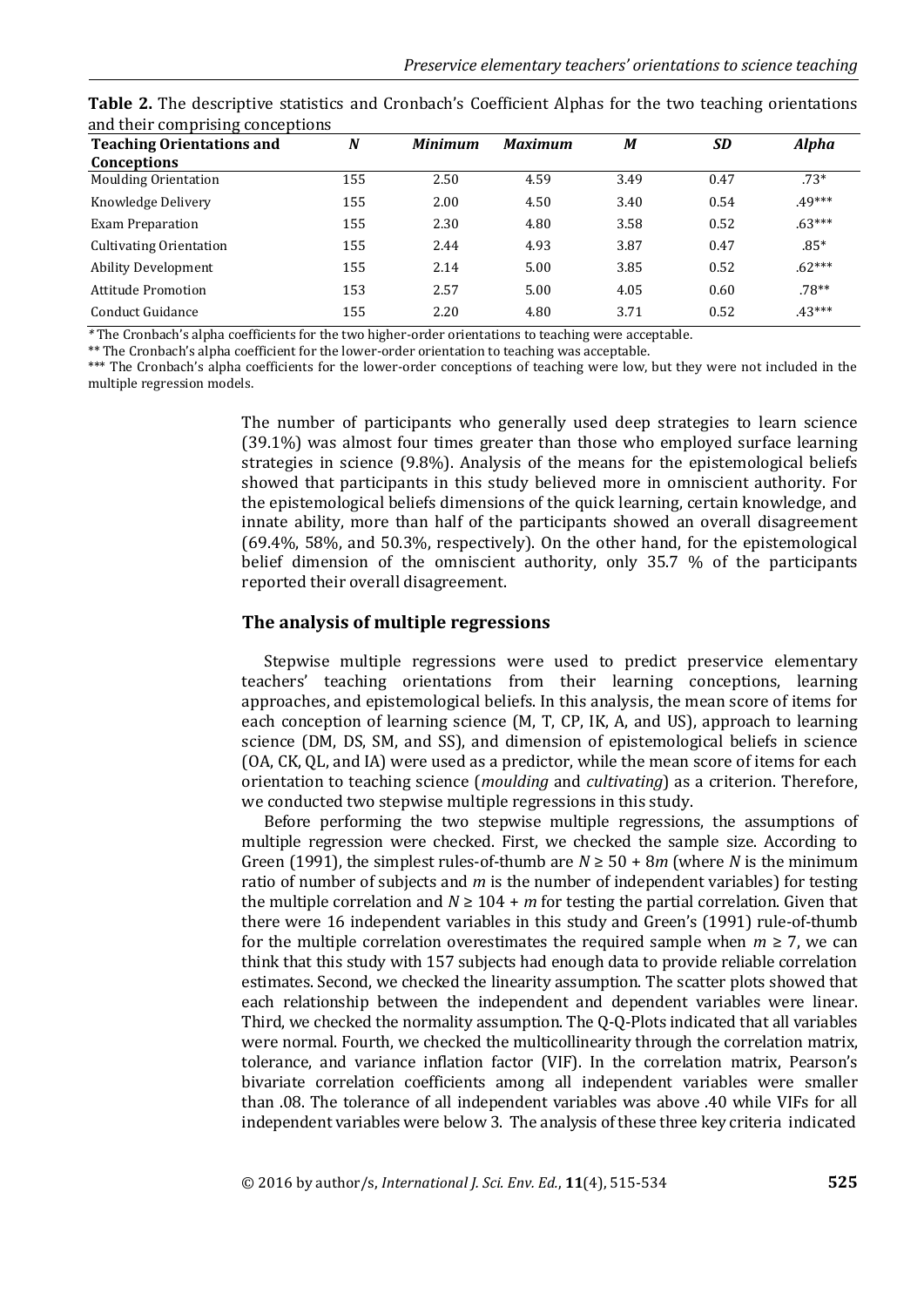| <b>Independent Variables</b>                                         | $\boldsymbol{N}$ | <b>Minimum</b> | <b>Maximum</b> | M    | <b>SD</b> | <b>Alpha</b> |
|----------------------------------------------------------------------|------------------|----------------|----------------|------|-----------|--------------|
| <b>Learning Conceptions</b>                                          |                  |                |                |      |           |              |
| Memorizing                                                           | 141              | 1.00           | 5.00           | 2.57 | 1.01      | $.74*$       |
| Testing                                                              | 141              | 1.00           | 5.00           | 2.54 | 0.97      | $.85*$       |
| Calculate and Practice                                               | 141              | 1.00           | 5.00           | 3.09 | 0.84      | $.71*$       |
| Increase of Knowledge                                                | 141              | 1.00           | 5.00           | 3.65 | 0.74      | $.70*$       |
| Applying                                                             | 141              | 1.00           | 5.00           | 3.66 | 0.78      | $.70*$       |
| Understanding &<br>Seeing in a new way<br><b>Learning Approaches</b> | 141              | 1.00           | 5.00           | 3.81 | 0.79      | $.84*$       |
| Deep Motive                                                          | 133              | 1.00           | 5.00           | 3.39 | 0.77      | $.82*$       |
| Deep Strategy                                                        | 133              | 1.00           | 5.00           | 3.61 | 0.77      | $.80*$       |
| Surface Motive                                                       | 133              | 1.00           | 4.80           | 3.18 | 0.77      | $.61**$      |
| <b>Surface Strategy</b>                                              | 133              | 1.00           | 4.80           | 2.77 | 0.87      | $.73*$       |
| Epistemological Beliefs                                              |                  |                |                |      |           |              |
| <b>Omniscient Authority</b>                                          | 157              | 1.00           | 5.00           | 3.03 | 0.93      | $.39***$     |
| Certain Knowledge                                                    | 157              | 1.00           | 4.75           | 2.80 | 0.73      | $.48***$     |
| <b>Innate Ability</b>                                                | 157              | 1.00           | 5.00           | 2.89 | 0.75      | $.67***$     |
| Quick Learning                                                       | 157              | 1.00           | 4.67           | 2.52 | 0.85      | $.57***$     |

*\** The Cronbach's alpha coefficients for the independent variable scales were acceptable.

\*\* The Cronbach's alpha coefficient for the independent variable scale was a little low. Findings for the relevant scale should be interpreted with caution.

\*\*\* The Cronbach's alpha coefficients for the independent variable scales were low, but typical in the corresponding literature.

the absence of the multicollinearity. Fifth, we checked the homoscedasticity assumption. The scatterplots of the residuals (ZRESID) and predicted values (ZPRED) showed that the variance of the residuals was the same for all predicted scores. Finally, we tested the assumption of the independence of errors with the Durbin-Watson test. Since Durbin-Watson's d values were between 1.5 and 2.5 for the two multiple regression models, we have enough evidence that there were no auto-correlation in the data.

After ensuring the assumptions of sample size, linearity, normality, multicollinearity, homoscedasticity, and independence of errors were met, two stepwise multiple regressions were conducted and presented in the following two sections.

# **The multiple regression for the moulding orientation to teaching science**

The correlations among the *moulding* orientation to teaching science, conceptions of learning science (memorizing, testing, calculate and practice, increase of knowledge, applying, and understanding and seeing in a new way), approaches to learn science (deep motive, deep strategy, surface motive, and surface strategy), and epistemological beliefs (omniscient authority, certain knowledge, innate ability, and quick learning) are presented in Table 4. As expected, the correlational analysis indicated that the *moulding* teaching orientation was significantly correlated with the conceptions of learning science, approaches to learn science, and epistemological beliefs. Some exceptions were the correlations among the *moulding* teaching orientation and applying learning conception and innate ability and quick learning epistemological beliefs.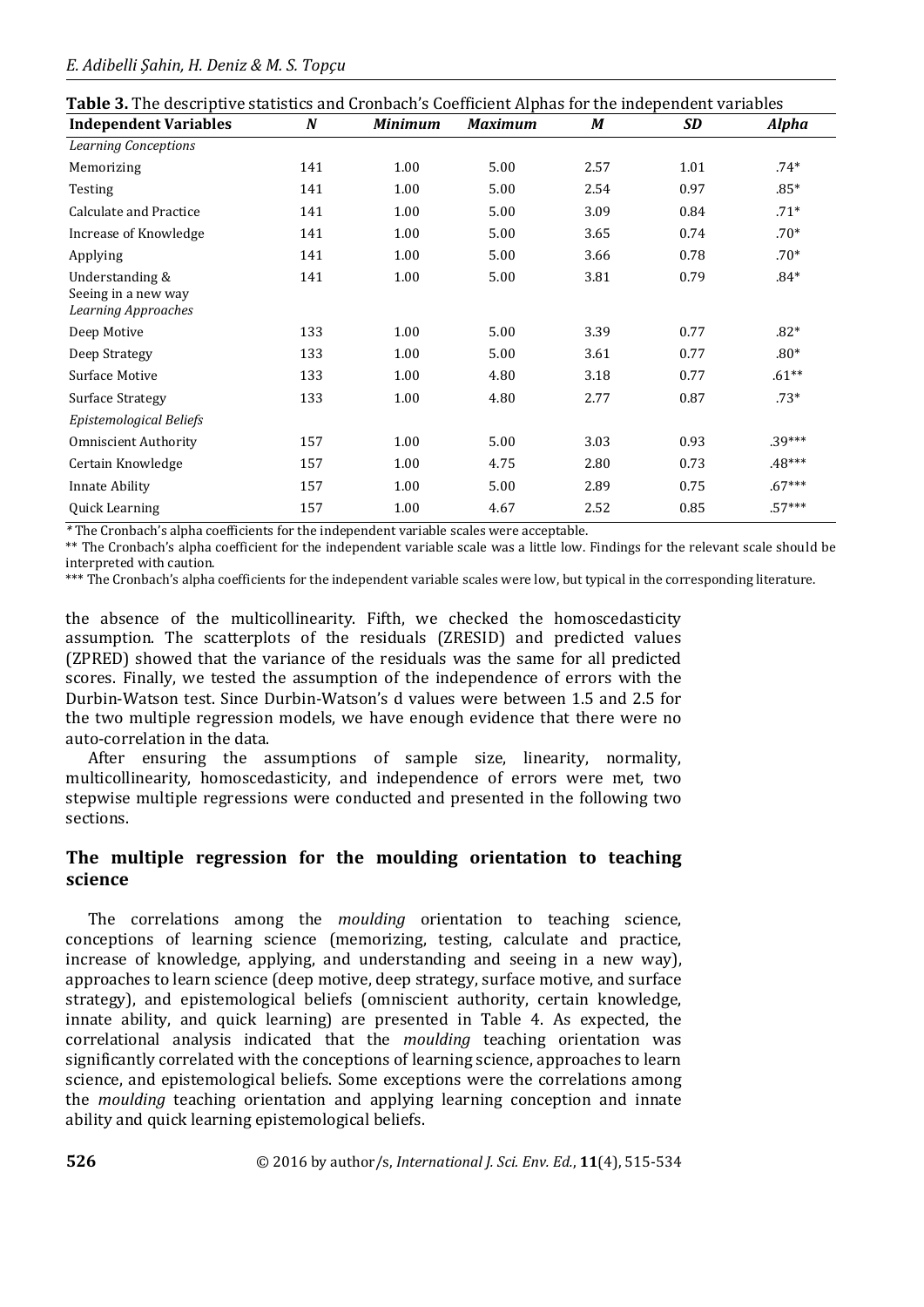A step-wise multiple regression was conducted to examine how accurately the conceptions of learning science, approaches to learn science, and epistemological beliefs predict the *moulding* orientation to teaching science. Table 5 shows unstandardized coefficients for the regression equation predicting preservice teachers' *moulding* orientation to teaching science. The multiple-regression analysis revealed that the calculate and practice scale  $(\beta = .30, t(129) = 3.23, p < .01)$ , omniscient authority scale ( $\beta$  = .18,  $t$ (129) = 2.36,  $p$  < .05), and surface motive scale (*β* = .21, *t*(129) = 2.24, *p* < .05) significantly contributed to the model. This model explained 26.6 % of the variability in the *moulding* orientation to teaching science,  $F(3,129) = 16.94$ ,  $p < .001$ . This finding indicated that as preservice teachers believed that source of scientific knowledge was omniscient authority, employed surface motives in learning science, and defined learning science as doing a series of calculations or practicing tutorial problems rather than memorizing definitions, formulas, and facts, they would be more likely to support the *moulding* orientation to teaching science.

# **The multiple regression for the cultivating orientation of teaching science**

The correlations among the *cultivating orientation* to teaching science, conceptions of learning science (memorizing, testing, calculate and practice, increase of knowledge, applying, and understanding and seeing in a new way), approaches to learn science (deep motive, deep strategy, surface motive, and surface strategy), and epistemological beliefs (omniscient authority, certain knowledge, innate ability, and quick learning) are presented in Table 6. The correlation analysis revealed that the *cultivating orientation* to teaching science was significantly correlated with all conceptions of learning science and approaches to learn science. However, it was not significantly correlated with any of the epistemological beliefs.

The multiple regression analysis showed that only three conceptions of learning science were significant predictors of the model for the *cultivating orientation* to teaching science. Table 5 also shows unstandardized coefficients for the regression equation predicting preservice teachers' *cultivating orientation* to teaching science. The understanding and seeing scale ( $\beta$  = .47,  $t(129)$  = 6.54,  $p$  < .001), memorizing scale ( $β = -0.42$ ,  $t(129) = -0.79$ ,  $p < 0.001$ ), and calculate and practice scale ( $β = 0.34$ , *t*(129) = 3.72, *p* < .001) together explained 43.3 % of the variance in the *cultivating* teaching orientation,  $F(3,129) = 34.60$ ,  $p < .001$ . This finding showed that preservice teachers would be more likely to support the *cultivating orientation* to teaching science when they viewed learning science as understanding and seeing natural phenomena in a new way and doing a series of calculations or practicing tutorial problems rather than memorizing definitions, laws, formulae, and special terms.

#### **DISCUSSION AND IMPLICATIONS**

The present study investigated to what extent Turkish preservice elementary teachers' orientations to teaching science could be explained by their epistemological beliefs, conceptions of learning, and approaches to learning science. Descriptive statistics showed that most of the preservice teachers seemed to respond positively to all categories of conceptions of teaching science. In other words, they supported not only student-orientated, but also teacherorientated conceptions of teaching science. These findings are not unique to our study. Gao and Watkins (2002) also concluded that a teacher might have more than one or even conflicting conceptions of teaching. This study did not focus on exploring why preservice teachers had multiple conceptions of teaching science.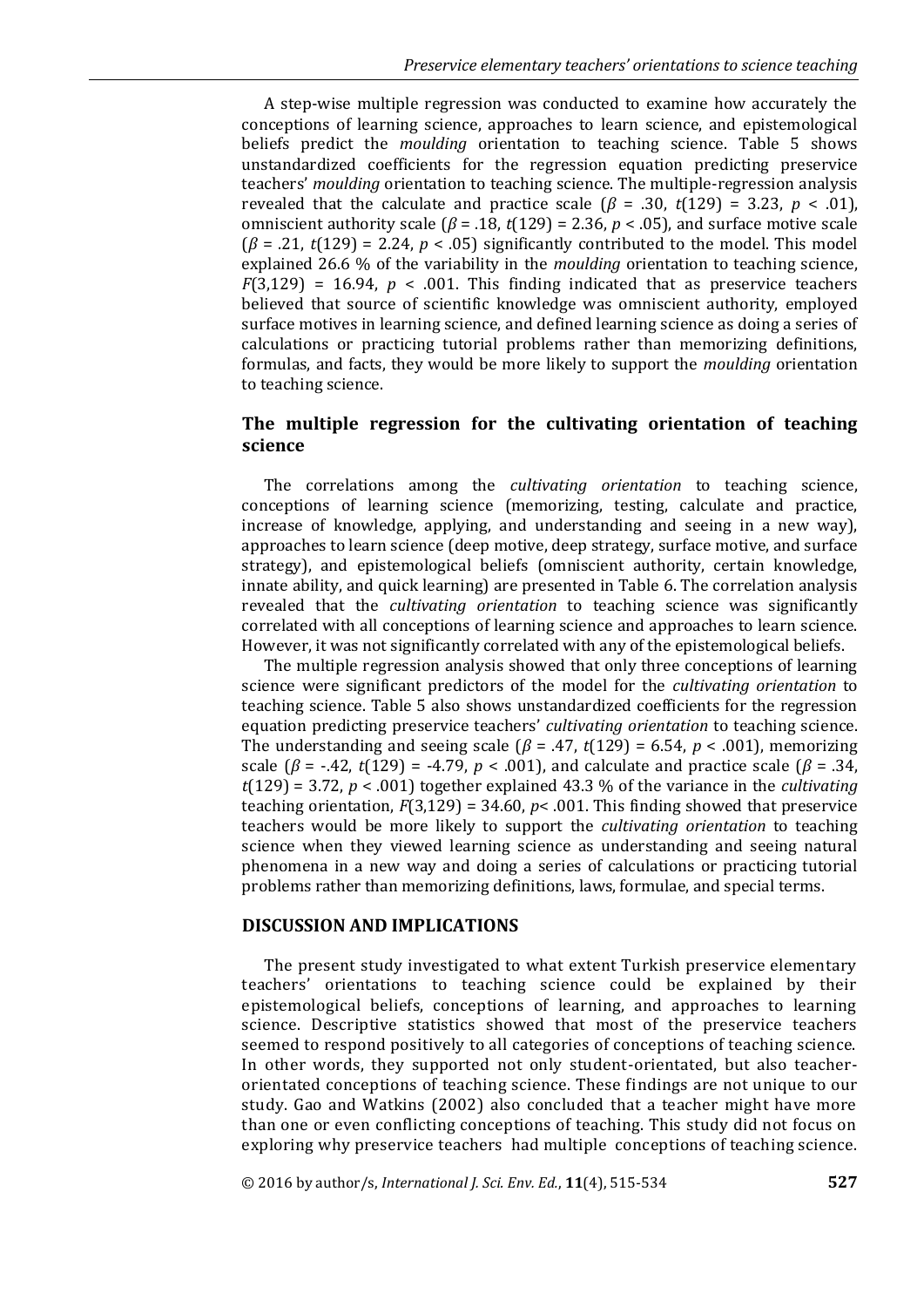| Table 4. Correlation matrix among the moulding orientation to teaching science, conceptions of learning science, approaches to learn science, and |   |                |         |       |                |                   |              |        |                                |                |             |                    |                |                |                |
|---------------------------------------------------------------------------------------------------------------------------------------------------|---|----------------|---------|-------|----------------|-------------------|--------------|--------|--------------------------------|----------------|-------------|--------------------|----------------|----------------|----------------|
| epistemological beliefs (N = 133)                                                                                                                 |   |                |         |       |                |                   |              |        |                                |                |             |                    |                |                |                |
| Variable                                                                                                                                          | ă | Σ              |         | පි    | ¥              | c                 | ឌ            | ă      | Sq                             | šЯ             | S           | కే                 | š              | ₫              | ಕ              |
| Moulding (MO)                                                                                                                                     |   | <b>i</b><br>18 | $26$ ** | $47*$ | $25**$         | 4                 | 26           | $24**$ | $21**$                         | $\ddot{3}$     | $25**$      | $\frac{1}{30}$     | $23**$         | 4              | 8Ö             |
| Memorizing (M)                                                                                                                                    |   |                | $.76*$  | $62*$ | Ę              | Ę                 | δ,           | 15     | ĕ.                             | $\frac{1}{45}$ | $\ddot{5}$  | $22**$             | $39*$          | $19$ **        | $\frac{1}{30}$ |
| Testing (T)                                                                                                                                       |   |                |         | ŧ     | $\overline{0}$ | $-03$             | -95          | $17**$ | eg                             | $56*$          | $.70*$      | $29*$              | $42*$          | $\frac{1}{21}$ | $37*$          |
| Calculate & Practice (CP)                                                                                                                         |   |                |         | ł     | $\ddot{35}$    | $22**$            | 26           | $36*$  | ភ្នំ                           | š,             | $\ddot{54}$ | $22**$             | 27             | i7**           | $22**$         |
| Increase of Knowledge (IK)                                                                                                                        |   |                |         |       |                | $72$ <sup>*</sup> | $78^{\circ}$ | ÷55    | ÷                              | $32*$          | -94         | ĕ                  | $\overline{0}$ | Ę              | šoʻ            |
| Applying (A)                                                                                                                                      |   |                |         |       |                |                   | 79*          | ÷55    | $\ddot{\phantom{0}}^{\bullet}$ | $28^*$         | ३.          | $\frac{1}{2}$      | g              | ę.             | ą              |
| Seeing in a new way (US)<br>Understanding &                                                                                                       |   |                |         |       |                |                   | ł            | $66*$  | ž                              | $\ddot{3}$     | Ę           | ą                  | Ę              | $\frac{4}{3}$  | -17**          |
| Deep Motive (DM)                                                                                                                                  |   |                |         |       |                |                   |              |        | $\ddot{z}$                     | $\frac{1}{41}$ | 8Ò          | 8Ö                 | <b>Sec.</b>    | ę.             | Ę              |
| Deep Strategy (DS)                                                                                                                                |   |                |         |       |                |                   |              |        | ł                              | $rac{1}{38}$   | ដុ          | ě,                 | 8Ò             | 3              | -08            |
| Surface Motive (SM)                                                                                                                               |   |                |         |       |                |                   |              |        |                                |                | $\ddot{45}$ | $23**$             | 28             | ĕ.             | 24             |
| Surface Strategy (SS)                                                                                                                             |   |                |         |       |                |                   |              |        |                                |                |             | $16$ <sup>**</sup> | $42*$          | $35*$          | $\frac{1}{41}$ |
| Omniscient Authority (OA)                                                                                                                         |   |                |         |       |                |                   |              |        |                                |                |             |                    | $38*$          | $22**$         | 8Ò             |
| Certain Knowledge (CK)                                                                                                                            |   |                |         |       |                |                   |              |        |                                |                |             |                    |                | $\frac{4}{34}$ | 47*            |
| Innate Ability (IA)                                                                                                                               |   |                |         |       |                |                   |              |        |                                |                |             |                    |                | ä              | $48*$          |
| Quick Learning (QL)                                                                                                                               |   |                |         |       |                |                   |              |        |                                |                |             |                    |                |                |                |
| Note. *p < .001. **p < .05                                                                                                                        |   |                |         |       |                |                   |              |        |                                |                |             |                    |                |                |                |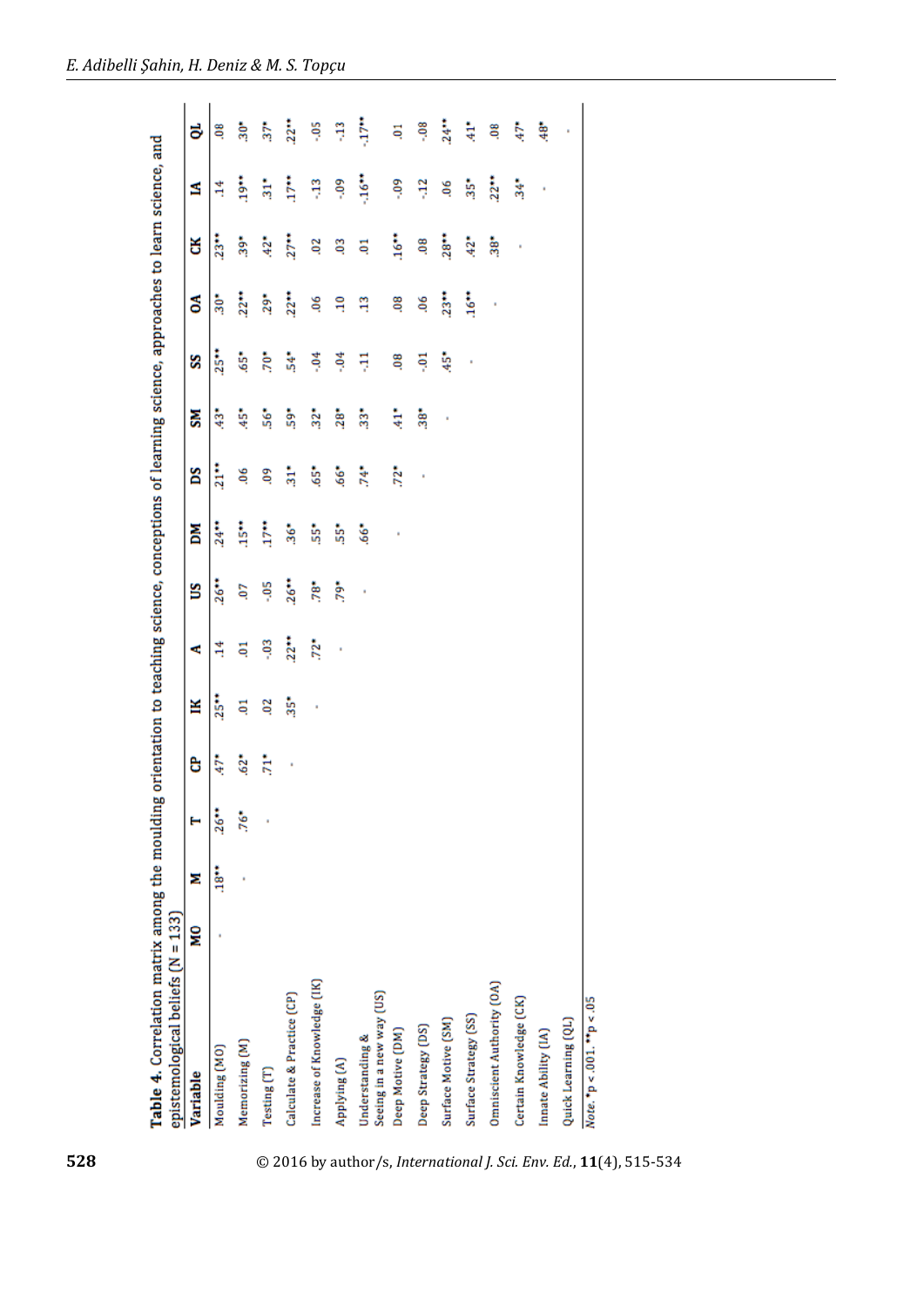| <b>Variable</b>                   | B      | SE B  | Adjusted $R^2$ |
|-----------------------------------|--------|-------|----------------|
| Regression Model for Moulding     |        |       | .266           |
| (Constant)                        | (2.28) | (.18) |                |
| Calculate & Practice              | .17    | .05   |                |
| <b>Omniscient Authority</b>       | .09    | .04   |                |
| Surface Motive                    | .13    | .06   |                |
| Regression Model for Cultivating  |        |       | .433           |
| (Constant)                        | (2.76) | (.17) |                |
| Understanding &                   | .27    | .04   |                |
| Seeing in a new way<br>Memorizing | $-.19$ | .04   |                |
| Calculate & Practice              | .19    | .05   |                |

**Table 5.** Summary of regression models with step-wise selection to predict the moulding and cultivating orientations to teaching science

*Note*. B = Unstandardized regression coefficients.

However, this multiple conceptions of teaching science could be explained by teachers' having an 'espoused theory' and a 'theory-in-use' (Argyris & Schon, 1978; Argyris, Putnam, & McLain Smith, 1985; Jones, 2009; Li, Leung, & Kember, 2001) or by teachers' holding an 'ideal conception' and a 'working conception' (Samuelowicz & Bain, 1992). This suggests that teachers' stated conceptions of teaching science might be different from their actual conceptions.

We expected that preservice teachers' *moulding orientation* to teaching science would be explained by their epistemological beliefs, learning conceptions, and learning approaches. Among the four epistemological beliefs dimensions, two epistemological dimensions (omniscient authority and certain knowledge) were significantly and positively correlated with the *moulding orientation*. However, only omniscient authority made a significant contribution in explaining the *moulding orientation*. This positive correlation was in line with our initial expectation because underlying assumption of the *moulding orientation* is that authority figures such as teachers are in a position to shape students' learning. Consistent with Chan (2004) and Chan and Elliott (2004), our findings suggested that preservice teachers who believed that knowledge is derived from authority were more likely to hold *moulding orientation* to teaching science (teacher-centered/ content-orientated conceptions of teaching science).

In addition to omniscient authority, calculate and practice dimension of learning conceptions made a significant contribution in predicting the *moulding orientation* to teaching science. Preservice teachers who conceived learning science as doing a series of calculations or practicing tutorial problems were more likely to hold *moulding orientation* to teaching science. Memorizing dimension was also significantly and positively correlated with the *moulding orientation* to teaching science, but we did not include the memorizing learning conceptions in the regression analysis because the correlation between calculate and practice dimension and memorizing was high (.62).

Surface motive was the only dimension of approaches to learning science that made a significant contribution in explaining the *moulding orientation* to teaching science. Consistent with our expectation, we found that preservice teachers who were motivated to learn science for the sake of getting good grades or avoiding failure tended to adopt *moulding orientation*. Our findings seemed to support Enwistle and Tait (1990) who found that students with a surface approach to learning generally preferred an environment, which was likely to facilitate rote learning.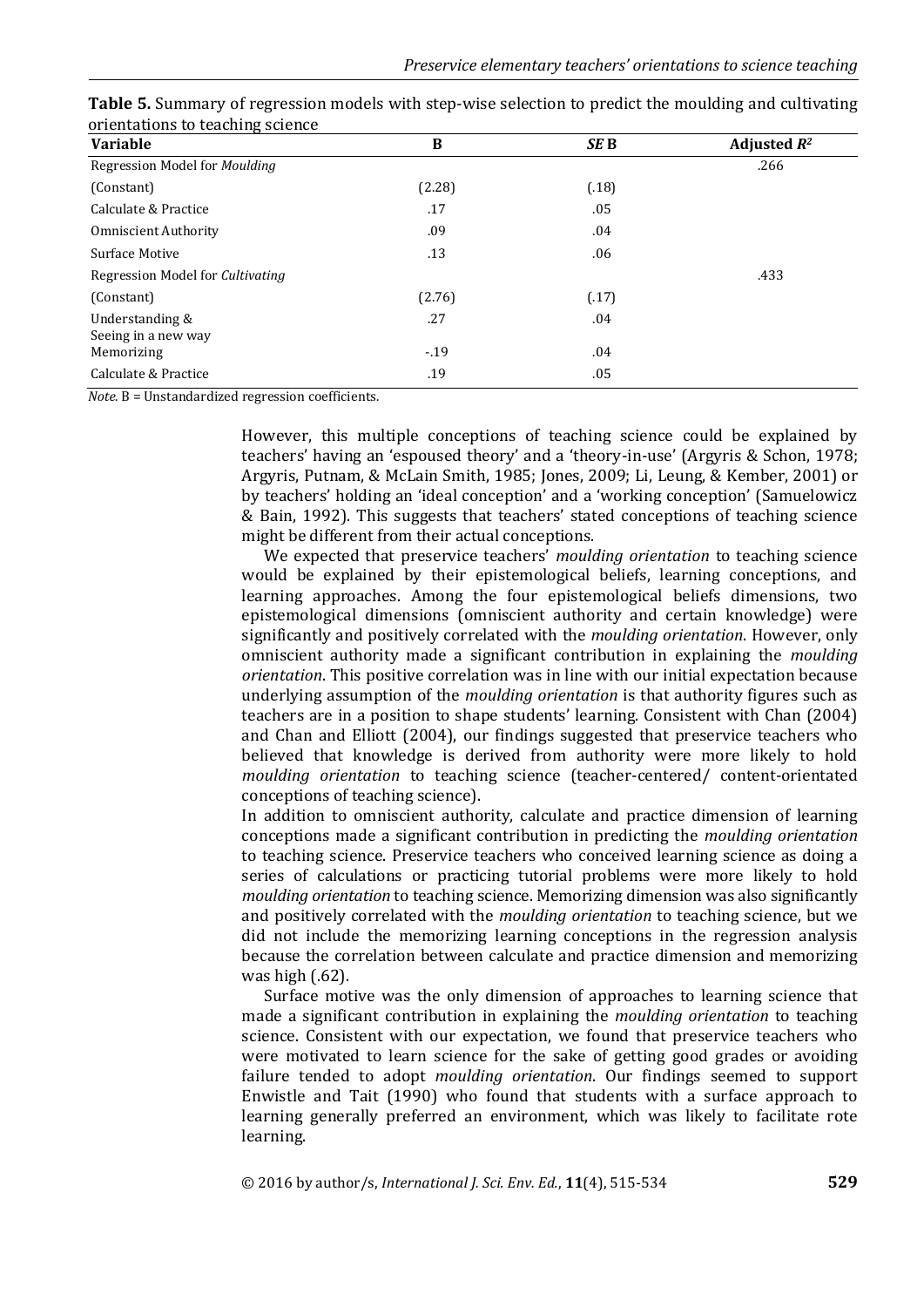| Table 6. Correlation Matrix among the Cultivating Orientation to Teaching Science, Conceptions of Learning Science, Approaches to Learn Science, and |   |                |        |        |                 |               |               |            |                                   |                |            |       |                |                |                |
|------------------------------------------------------------------------------------------------------------------------------------------------------|---|----------------|--------|--------|-----------------|---------------|---------------|------------|-----------------------------------|----------------|------------|-------|----------------|----------------|----------------|
| Epistemological Beliefs (N = 133)                                                                                                                    |   |                |        |        |                 |               |               |            |                                   |                |            |       |                |                |                |
| Variable                                                                                                                                             | 5 | Ξ              | ۳      | පි     | ¥               | ×.            | ឌ             | ă          | Sq                                | ŠΜ             | S          | క     | š              | ₫              | ಕ              |
| Cultivating (CU)                                                                                                                                     |   | $\frac{1}{25}$ | Š      | 20     | ទំ              | 47*           | å             | $\ddot{3}$ | $\ddot{\phantom{0}}\phantom{0}46$ | <b>i</b> 9**   | i<br>E     | SÒ    | ដុ             | Ş.             | Ę              |
| Memorizing (M)                                                                                                                                       |   |                | $.76*$ | $.62*$ | ą               | Ę             | Ş.            | is.        | ĕ.                                | ÷              | $.65*$     | 22    | $39*$          | <b>Ser</b>     | $30*$          |
| Testing (T)                                                                                                                                          |   |                |        | ħ      | $\overline{0}$  | $\frac{3}{2}$ | ăò.           | i7*        | eg                                | $56*$          | $\ddot{5}$ | $29*$ | $\frac{2}{3}$  | $\frac{1}{31}$ | $37*$          |
| Calculate & Practice (CP)                                                                                                                            |   |                |        | ł      | $\frac{35}{25}$ | 22            | 26            | $36*$      | $\frac{1}{31}$                    | ន្លំ           | Š.         | 22    | 27             | i<br>E         | $22**$         |
| Increase of Knowledge [IK]                                                                                                                           |   |                |        |        | ł               | $72*$         | $\frac{3}{2}$ | ភ្នំ       | š,                                | $32*$          | $-04$      | Ğ.    | $\overline{0}$ | Ę              | $\frac{5}{20}$ |
| Applying (A)                                                                                                                                         |   |                |        |        |                 | ł             | $5^*$         | ង្ហែ       | $\ddot{\bm{s}}$                   | $28$ *         | ै          | ą     | g              | ို             | Ę              |
| Seeing in a new way (US)<br>Understanding &                                                                                                          |   |                |        |        |                 |               | ×             | $66*$      | $\ddot{74}$                       | $\frac{3}{3}$  | ş          | ą     | Ę              | -16*           | Ļ              |
| Deep Motive (DM)                                                                                                                                     |   |                |        |        |                 |               |               |            | $72*$                             | ŧ              | 8Ò         | 8Ò    | 16             | ခဲ့            | Ę              |
| Deep Strategy (DS)                                                                                                                                   |   |                |        |        |                 |               |               |            | ł                                 | $\frac{38}{3}$ | ថ្         | 9Ö.   | 8Ò             | ą              | $-08$          |
| Surface Motive (SM)                                                                                                                                  |   |                |        |        |                 |               |               |            |                                   | ł              | ÷          | 23    | 28             | 90.            | 24             |
| Surface Strategy (SS)                                                                                                                                |   |                |        |        |                 |               |               |            |                                   |                | ł          | 16    | $42*$          | $\ddot{35}$ *  | 专              |
| Omniscient Authority (OA)                                                                                                                            |   |                |        |        |                 |               |               |            |                                   |                |            | ł     | $\frac{4}{34}$ | 22             | 8Ò             |
| Certain Knowledge (CK)                                                                                                                               |   |                |        |        |                 |               |               |            |                                   |                |            |       | ł              | $\frac{34}{3}$ | 47*            |
| Innate Ability (IA)                                                                                                                                  |   |                |        |        |                 |               |               |            |                                   |                |            |       |                | ŧ              | $\ddot{a}$     |
| Quick Learning (QL)                                                                                                                                  |   |                |        |        |                 |               |               |            |                                   |                |            |       |                |                |                |
| $Note.$ *p < .001. **p < .05.                                                                                                                        |   |                |        |        |                 |               |               |            |                                   |                |            |       |                |                |                |

**530** © 2016 by author/s, *International J. Sci. Env. Ed.*, **11**(4), 515-534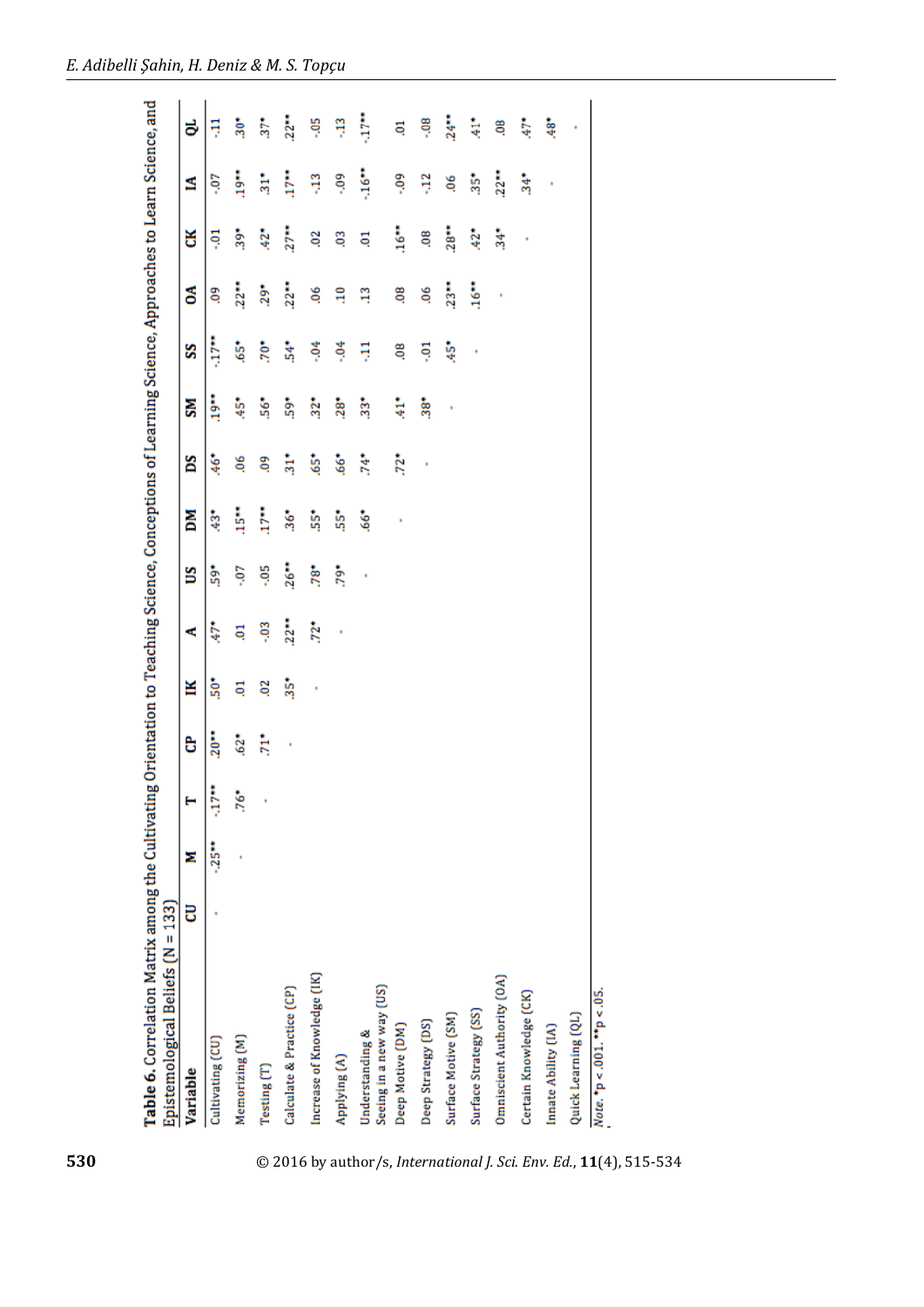We expected that preservice teachers' *cultivating orientation* to teaching science would be explained by their epistemological beliefs, learning conceptions, and learning approaches. However, only three dimensions of learning conceptions made a significant contribution in explaining the *cultivating orientation* to teaching science. As expected, the memorizing dimension of learning conceptions was negatively correlated, while the understanding and seeing dimension of learning conceptions was positively correlated with the *cultivating orientation* to teaching. We found that preservice teachers who believed learning science means memorizing definitions, laws, formulae, and special terms were less likely to gravitate towards *cultivating orientation* to teaching science. *Cultivating orientation* to teaching science is aligned with student-centered constructivist teaching principles. In the *cultivating orientation*, students are expected to construct their own knowledge with appropriate support from their teachers. In this respect, underlying assumptions of the memorizing learning conception and the *cultivating orientation* are not congruent with each other. We also found that preservice teachers who believed that learning science means constructing integrated and theoretically consistent knowledge structures in science and acquiring scientific knowledge for getting a new perspective to interpret natural phenomena were more likely to hold *cultivating orientation* to teaching science.

Contrary to our expectation, the calculate and practice dimension of learning conceptions was positively correlated with the *cultivating orientation* to teaching science. This means that preservice teachers who conceived learning science as doing a series of calculations or practicing tutorial problems were more likely to hold *cultivating orientation* to teaching science. This unexpected finding can be explained by certain contextual factors specific to Turkey. Even though Turkey has attempted to adopt constructivist curricula since 2005 (Kiroglu, 2008), the national high-stakes exams continued to determine the enacted curriculum. Student success in high-stakes exams in Turkey is heavily dependent upon practice and drill study approaches through which students answer multiple-choice exam questions in a limited amount of time. Therefore, Turkish preservice teachers regardless of their orientation to teaching science (*moulding* or *cultivating*) might perceive the calculate and practice dimension of learning conceptions positively. If the current assessment of student achievement via high-stakes exams continue, preservice teachers might have to compromise their constructivist teaching and learning conceptions that they developed in teacher education programs.

Overall, we can conclude that teacher-centered conceptions of teaching science were explained by unfruitful learning approaches, naïve epistemological beliefs, and traditional learning conceptions in science. On the other hand, student-centered conceptions of teaching science were mostly explained by conceptions of learning science, especially constructivist learning conceptions. These findings suggest that epistemological beliefs, learning approaches, and learning conceptions are important factors in the genesis of conceptions of teaching science. Given that teachers' inappropriate conceptions of teaching can be altered through a teacher education program (Hewson, Kerby, & Cook, 1995) or a professional development program (Calkins, Johnson, & Light, 2012), this study has implications for teacher educators in the design and development of teacher education programs. Teacher education programs should aim to develop sophisticated epistemological beliefs in preservice teachers by fostering learning through analysis and reflection rather than promoting blind adherence to the authority of the teacher and textbook. In addition, teacher education programs have to take their students' prior learning conceptions and approaches into consideration when providing instruction and student teaching experiences organized around contemporary constructivist teaching and learning models. Given that research on teaching conceptions has primarily been conducted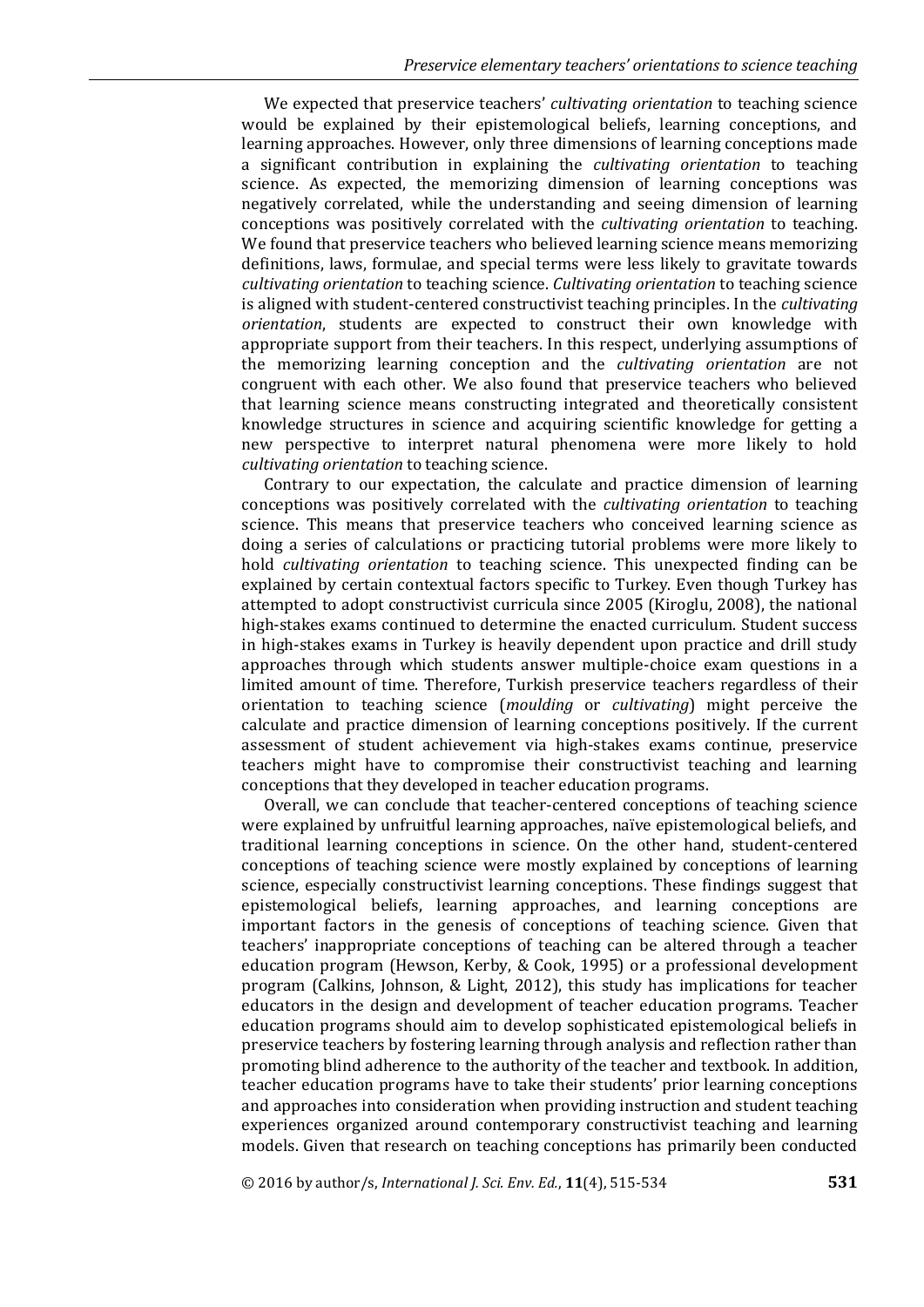in Western countries (Lingbiao & Watkins, 2001), this study which investigated the factors associated with teaching conceptions in a non-Western country makes a further contribution to our understanding of teachers' conceptions of science teaching and, thereby, inform us of how to improve existing pedagogical practices.

#### **Limitations of the study**

Every study has some limitations. There are four main limitations in our study. First, the data were obtained from preservice elementary teachers enrolled in one university located in southwest region of Turkey. Therefore, our findings may not be generalized to all preservice elementary teachers in Turkey. Second, reliability coefficients for some dimensions of epistemological beliefs and learning approaches were relatively low compared to dimensions of learning conceptions and orientations to teaching science that are used in the regression analysis. If we had higher reliability coefficients we would have more explanatory power in the regression analysis. Third, our findings are based on quantitative analysis of selfreported data. Future studies that employ mixed methods might provide further insights about the relationships among orientation to teaching, epistemological beliefs, conceptions of learning, and approaches to learning. Fourth, even though we reported reliability and validity information for the instruments used in this study they were all translated instruments.

# **REFERENCES**

- Al-Amoush, S., Usak, M., Erdogan, M., Markic, S., & Eilks, I. (2013). Pre-service and in-service teachers' beliefs about teaching and learning chemistry in Turkey. *European Journal of Teacher Education*, *36*(4), 464-479.
- Antoniadou, P. & Skoumios, G. M. (2013). Primary teachers' conceptions about science teaching and learning. *The International Journal of Science in Society*, *4*, 69-82.
- Argyris, C., Putnam, R., & McLain Smith, D. (1985). *Action science*. San Francisco: Jossey-Bass.
- Argyris, C. & Schon, D. (1978). *Organisational learning: A theory-of-action perspective*. Reading, Massachusetts: Addison-Wesley.
- Aypay, A. (2010). Teacher education student's epistemological beliefs and their conceptions about teaching and learning. *Procedia-Social and Behavioral Sciences*, *2*(2), 2599-2604.
- Aypay, A. (2011). The adaptation of the teaching-learning conceptions questionnaire and its relationships with epistemological beliefs. *Educational Sciences: Theory and Practice*, *11*(1), 21-29.
- Bahcivan, E. (2014). Examining relationships among Turkish preservice science teachers' conceptions of teaching and learning, scientific epistemological beliefs and science teaching efficacy beliefs. *Journal of Baltic Science Education*, *13*(6), 870-882.
- Bath, D. M. & Smith, C. D. (2009). The relationship between epistemological beliefs and the propensity for lifelong learning. *Studies in Continuing Education*, *31*(2), 173-189.
- Boulton-Lewis, G. M., Smith, D. J. H., McCrindle, A. R., Burnett, P. C., & Campbell, K. J. (2001). Secondary teachers' conceptions of teaching and learning. *Learning and Instruction*, *11*(1), 35-51.
- Calkins, S., Johnson, N., & Light, G. (2012). Changing conceptions of teaching in medical faculty. *Medical Teacher*, *34*(11), 902-906.
- Cam, A., Topcu, M. S., Sulun, Y., Guven, G., & Arabacioglu, S. (2012). Translation and validation of the Epistemic Belief Inventory with Turkish pre-service teachers. *Educational Research and Evaluation*, *18*(5), 441-458.
- Chan, K. W. (2004). Preservice teachers' epistemological beliefs and conceptions about teaching and learning: Cultural implications for research in teacher education. *Australian Journal of Teacher Education*, *29*(1), 1-13.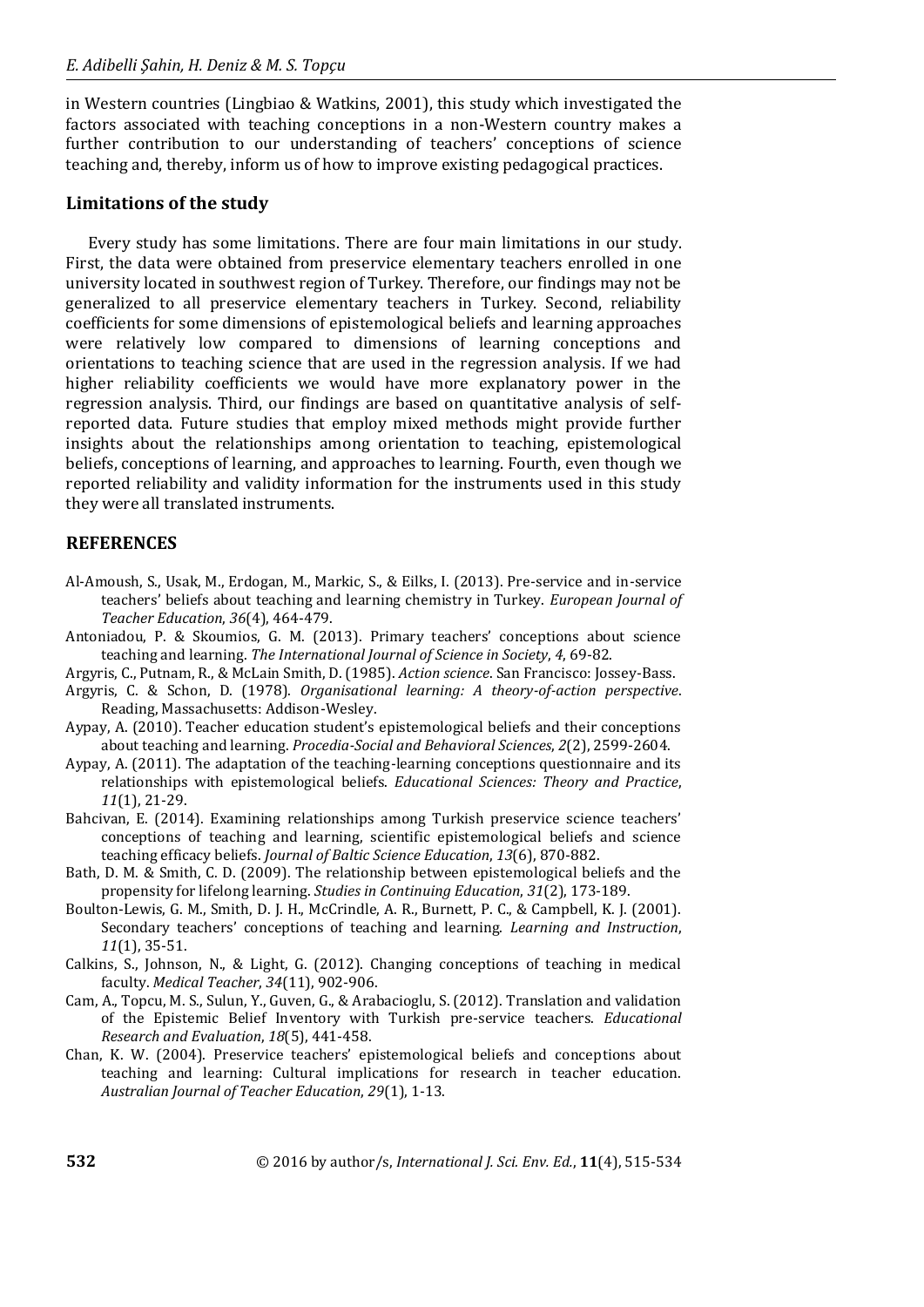- Chan, K.W. & Elliott, R.G. (2004). Relational analysis of personal epistemology and conceptions about teaching and learning. *Teaching and Teacher Education, 20,* 817-831.
- Chen, J., Brown, G. T. L., Hattie, J. A. C., & Millward, P. (2012). Teachers' conceptions of excellent teaching and its relationships to self-reported teaching practices. *Teaching and Teacher Education*, *28*(7), 936-947.
- Cheng, M. M., Chan, K. W., Tang, S. Y., & Cheng, A. Y. (2009). Pre-service teacher education students' epistemological beliefs and their conceptions of teaching. *Teaching and Teacher Education*, *25*(2), 319-327.
- Entwistle, N., McCune, V., & Hounsell, J. (2002). *Approaches to studying and perceptions of university teaching-learning environments: Concepts, measures and preliminary findings*  (Occasional Report1). Retrieved from Enhancing Teaching and Learning Environments in Undergraduate Courses Project website: http://www.ed.ac.uk/etl
- Entwistle, N. & Tait, H. (1990). Approaches to learning, evaluations of teaching, and preferences for contrasting academic environments. *Higher Education*, *19*(2), 169-194.

Fox, D. (1983). Personal theories of teaching. *Studies in Higher Education*, *8*(2),151-163.

- Friedrichsen, P., van Driel, J. H., & Abell, S. K. (2011). Taking a closer look at science teaching orientations. *Science Education*, *95*(2), 358-376.
- Gao, L. & Watkins, D. A. (2002). Conceptions of teaching held by school science teachers in P.R. China: Identification and cross-cultural comparisons. *International Journal of Science Education*, *24*(1), 61-79.
- Green, S. B. (1991). How many subjects does it take to do a regression analysis. *Multivariate Behavioral Research*, *26*(3), 499-510.
- Hermans, R., Tondeur, J., van Braak, J., & Valcke, M. (2008). The impact of primary school teachers' educational beliefs on the classroom use of computers. *Computers & Education*, *51*(4), 1499-1509.
- Hewson, P. W. & Hewson, M. G. (1987). Science teachers' conceptions of teaching: Implications for teacher education. *International Journal of Science Education*, *9*(4), 425-440.
- Hewson, P. W., Kerby, H.W., & Cook, P. A. (1995). Determining the conceptions of teaching science held by experienced high school science teachers. *Journal of Research in Science Teaching*, *32*(5), 503-520.
- Huibregtse, I, Korthagen, F., & Wubbels, T. (1994). Physics teachers' conceptions of learning, teaching and professional development. *International Journal of Science Education*, *16*(5), 539-561.
- Jones, A. (2009). Generic attributes as espoused theory: The importance of context. *Higher Education*, *58*(2), 175-191.
- Kember, D. (1997). A reconceptualisation of the research into university academics' conceptions of teaching. *Learning and Instruction*, *7*(3), 255-275.
- Kember, D., Biggs, J., & Leung, D. Y. P. (2004). Examining the multidimensionality of approaches to learning through the development of a revised version of the Learning Process Questionnaire. *British Journal of Educational Psychology*, *74*, 261-280.
- Kember, D. & Gow, L. (1994). Orientations to teaching and their effect on the quality of student learning. *The Journal of Higher Education*, 65(1), 58-74.
- Kind, V. (2016). Preservice science teachers' science teaching orientations and beliefs about science. *Science Education, 100*(1), 122-152.
- Kiroglu, K. (2008). *Yeni ilköğretim programları (1-5. Sınıflar)* [New elementary curricula (1st-5th grades) (2nd. ed.). Ankara: Pegem A.
- Koballa, T. R., Glynn, S. M., Upson, L., & Coleman, D. C. (2005). Conceptions of teaching science held by novice teachers in an alternative certification program. *Journal of Science Teacher Education*, *16*(4), 287-308.
- Koballa Jr, T., Graber, W., Coleman, D. C., & Kemp, A. C. (2000). Prospective gymnasium teachers' conceptions of chemistry learning and teaching. *International Journal of Science Education*, *22*(2), 209-224.
- Lee, M.-H., Johanson, R. E., & Tsai, C. C. (2008). Exploring Taiwanese high school students' conceptions of and approaches to learning science through a structural equation modeling analysis. *Science Education*, *92*(2), 191-220.
- Li, N., Leung, D. Y., & Kember, D. (2001). Medium of instruction in Hong Kong universities: The mis-match between espoused theory and theory in use. *Higher Education Policy*, *14*(4), 293-312.